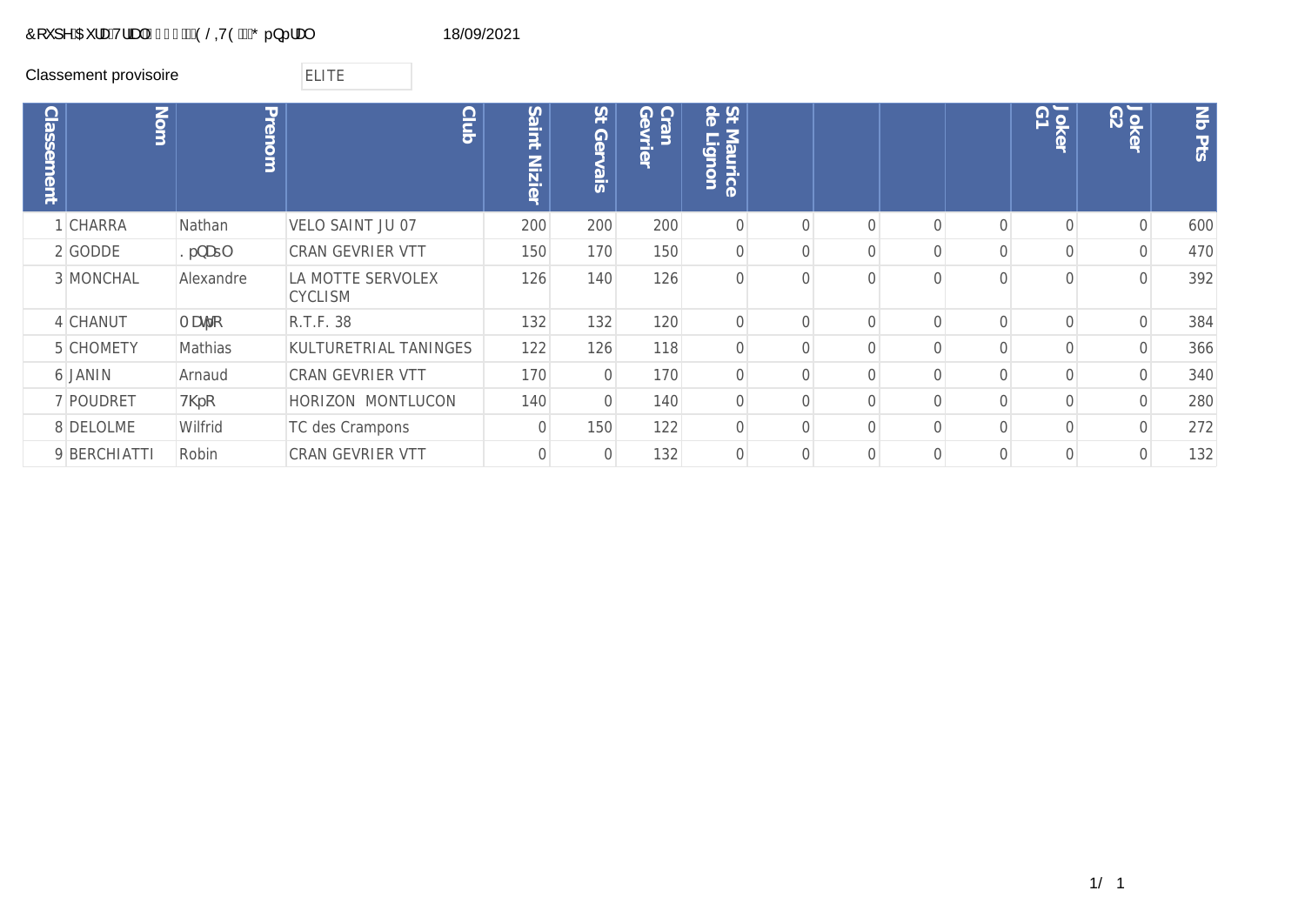# Ô[`]^ÁŒ¦æÁV¦ãæþÁG€GFÁÄÖÝÚÒÜVÁÄŐ..}...!æ¢ 18/09/2021

|              | Classement provisoire |             | <b>EXPERT</b>                |                                      |                         |                          |                                                                |  |  |                                       |                                       |               |
|--------------|-----------------------|-------------|------------------------------|--------------------------------------|-------------------------|--------------------------|----------------------------------------------------------------|--|--|---------------------------------------|---------------------------------------|---------------|
| assem<br>ent | Nom                   | Prenom      | $\subseteq$<br>$rac{C}{C}$   | Sa<br>jur<br>1<br>⇁<br><u>Vizier</u> | 21<br>Ger<br><u>isi</u> | Cran<br>Gevr<br>$\sigma$ | St de<br>Mat<br>--<br>$\mathbb{Q}$<br>气<br>$\overline{5}$<br>Б |  |  | $\overline{\Omega}$<br>DK<br>$\sigma$ | <b>Jok</b><br>$\overline{\mathbb{Q}}$ | $\leq$<br>Pts |
|              | 1 JOURDAN             | $7\,C$ f    | <b>CRAN GEVRIER VTT</b>      | 200                                  | 0                       | 140                      | $\Omega$                                                       |  |  |                                       | ∩                                     | 340           |
|              | 2 DUNANT              | <b>@CŠN</b> | <b>CRAN GEVRIER VTT</b>      |                                      | 0                       | 200                      | $\Omega$                                                       |  |  |                                       |                                       | 200           |
|              | 3 GUERNIER            | Jean        | <b>VELO TRIAL MONT BLANC</b> |                                      | 0                       | 170                      |                                                                |  |  |                                       |                                       | 170           |
|              | 4 BARRUCAND           | @fc         | CRAN GEVRIER VTT             |                                      | 0                       | 150                      | $\Omega$                                                       |  |  |                                       |                                       | 150           |
|              | 5 HENRIOUD            | Guillaume   | KULTURETRIAL TANINGES        |                                      | 0                       | 132                      |                                                                |  |  |                                       |                                       | 132           |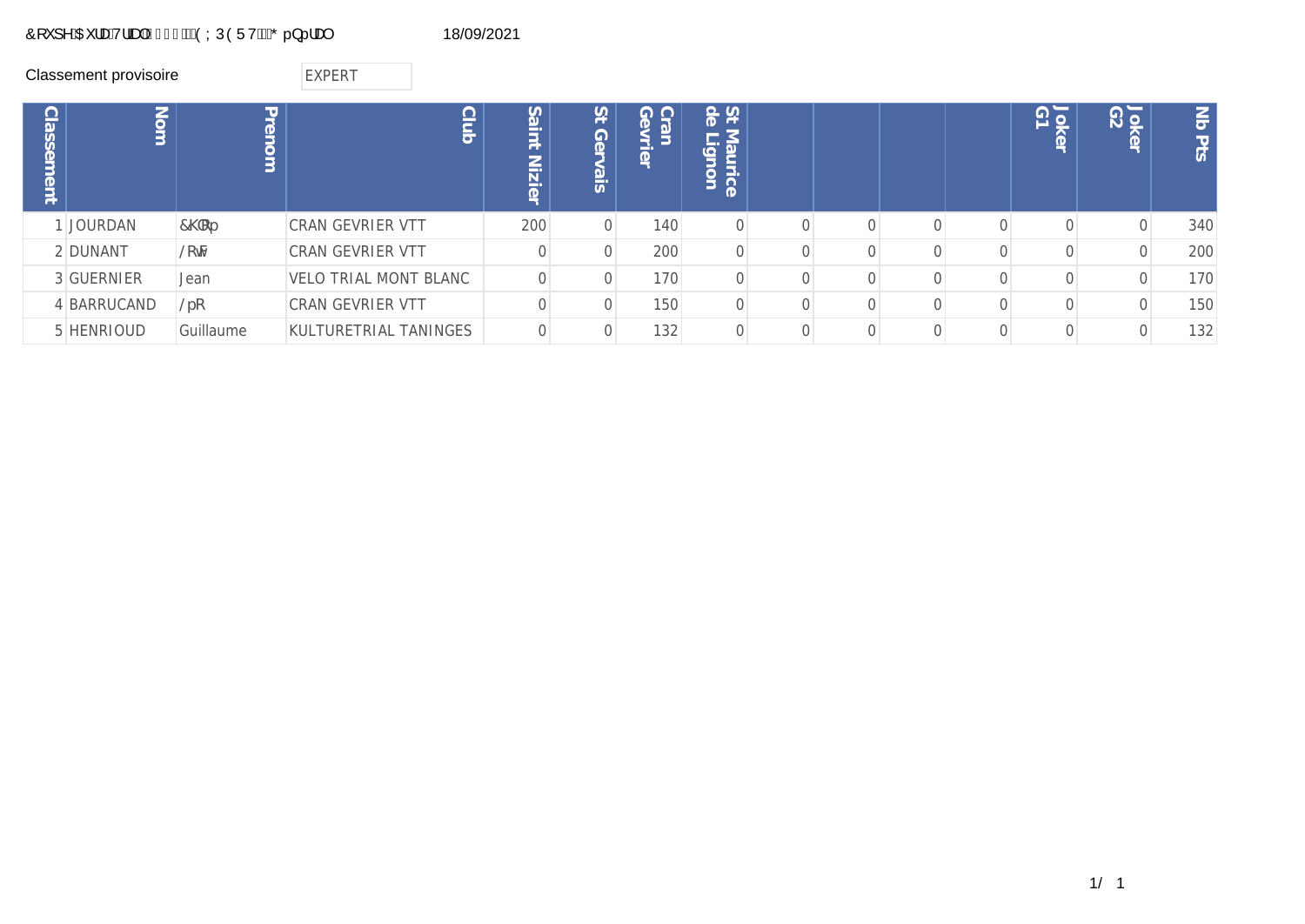## Ô[ ˇ ] ^ÁŒ ¦æÁ√¦ãæþÁG€GFÁÄÞÆVFÁÄŐ..}...!æ¢ 18/09/2021

Classement provisoire<br>
NAT1

| <b>Classement</b> | $\sum_{i=1}^{n}$ | Prenom        | <b>Club</b>                       | Saint<br><b>Nizier</b> | $\overline{S}$<br>Ger<br>vais | <b>G</b><br>$\overline{O}$<br>ran<br><b>Xrier</b> | St de<br>Maurice<br>$\overline{\phantom{a}}$<br><b>Guo</b><br>È |           |          |          |          | Joker<br>G1 | Joker<br>G2 | $\sum_{i=1}^{n}$<br><b>Pts</b> |
|-------------------|------------------|---------------|-----------------------------------|------------------------|-------------------------------|---------------------------------------------------|-----------------------------------------------------------------|-----------|----------|----------|----------|-------------|-------------|--------------------------------|
|                   | 1 VERNEY         | <b>Thomas</b> | V.V. SAVIGNOLAIS                  | 200                    | 200                           | 200                                               | $\overline{0}$                                                  | $\bigcap$ |          | $\Omega$ | $\Omega$ |             | $\Omega$    | 600                            |
|                   | 2 JAILLET        | Anthony       | TRIAL CLUB ST GERVAIS             | $\mathbf 0$            | 170                           | 170                                               | $\overline{0}$                                                  | $\bigcap$ |          |          |          |             |             | 340                            |
|                   | 3 PERRET         | Marco         | <b>VELO TRIAL PETIT COEUR</b>     | 132                    | $\overline{0}$                | 150                                               | $\Omega$                                                        | $\bigcap$ |          | $\Omega$ |          |             |             | 282                            |
|                   | 4 BEOLET         | Tristan       | ROC VTT                           | 170                    | $\overline{0}$                | $\overline{0}$                                    | $\Omega$                                                        | $\bigcap$ |          | 0        |          |             |             | 170                            |
|                   | 5 PABIOU         | Johan         | TRIAL CLUB DES<br><b>CRAMPONS</b> | 150                    | $\overline{0}$                | $\mathbf 0$                                       | $\Omega$                                                        | $\bigcap$ |          | $\Omega$ |          |             |             | 150                            |
|                   | 6 JAILLET        | $Ffa$ ]       | TRIAL CLUB ST GERVAIS             | $\overline{0}$         | 150                           | $\mathbf{O}$                                      | $\overline{0}$                                                  | $\Omega$  | $\Omega$ | $\Omega$ | $\Omega$ |             |             | 150                            |
|                   | 7 MORAND         | Valentin      | <b>VELO TRIAL MONT BLANC</b>      | 140                    | $\overline{0}$                | $\mathbf 0$                                       | 0                                                               | $\bigcap$ |          | $\Omega$ |          |             |             | 140                            |
|                   | 8 CHAIX          | Maxime        | R.T.F. 38                         | $\overline{0}$         | 140                           | $\mathbf 0$                                       | $\Omega$                                                        | $\bigcap$ |          | Λ        |          |             |             | 140                            |
|                   | 9 DALLE          | Julien        | <b>VELO TRIAL MONT BLANC</b>      | $\Omega$               | $\Omega$                      | 140                                               | $\Omega$                                                        | $\bigcap$ |          | $\Omega$ |          |             |             | 140                            |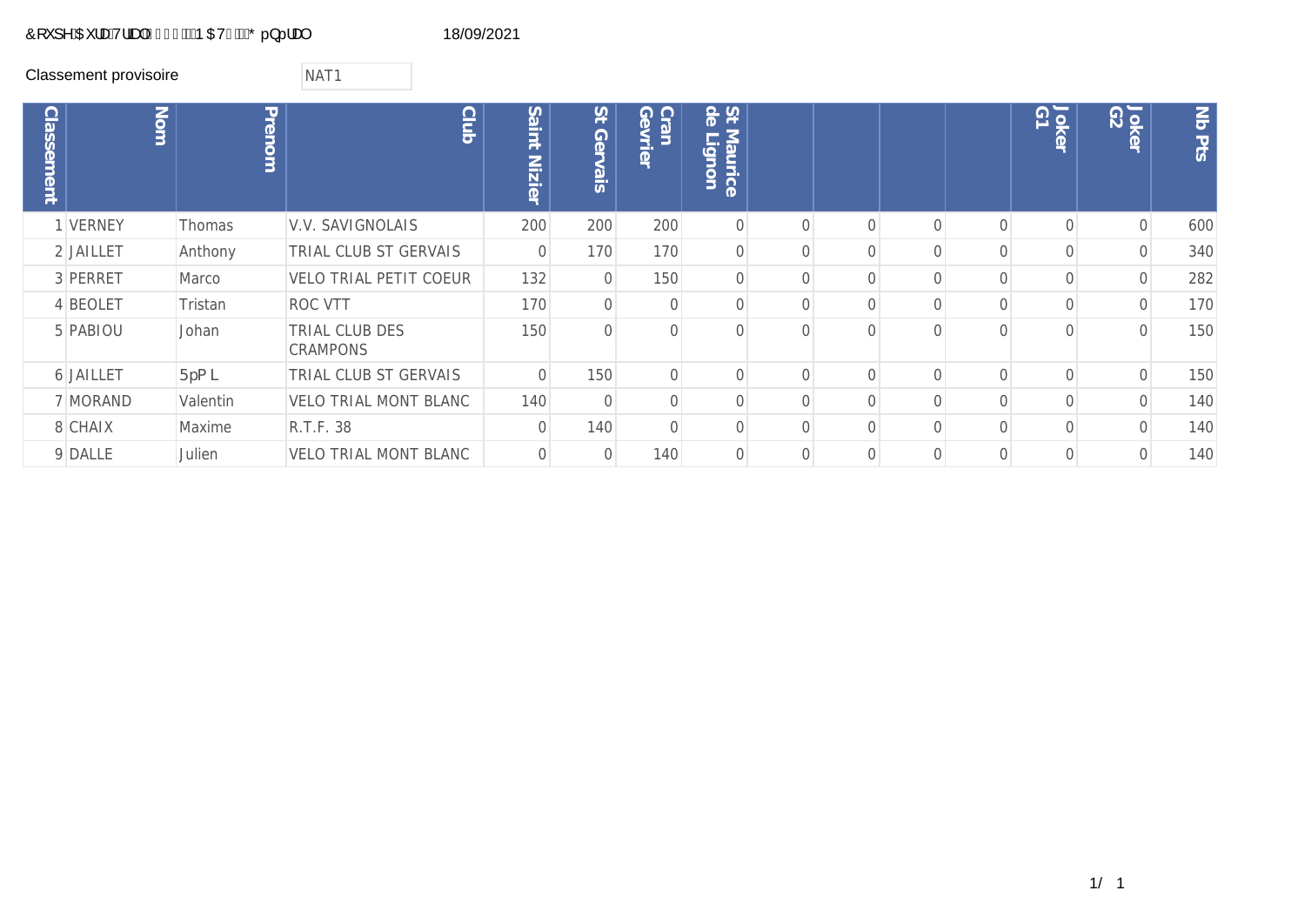## Ô[ ˇ ] ^ÁŒ ¦æÁ√¦ãæþÁG€GFÁÄÞ OEVGÁÄŐ..}...!æ¢ 18/09/2021

### Classement provisoire **NAT2**

| <b>Classement</b> | Nom          | Prenom    | <b>Club</b>             | Saint<br>Nizier | $\overline{5}$<br>Ger<br>Vais | Cran<br>Gevrier<br>tran | St de<br>Maurice<br>$\overline{\phantom{a}}$<br><b>Qronn</b> |  |  | Joker<br>G1 | Joker<br>G2 | $ \vec{S} $<br><b>Pts</b> |
|-------------------|--------------|-----------|-------------------------|-----------------|-------------------------------|-------------------------|--------------------------------------------------------------|--|--|-------------|-------------|---------------------------|
|                   | 1 CHAIX      | Lucie     | R.T.F. 38               | 170             | 200                           | 170                     | $\overline{0}$                                               |  |  |             | $\Omega$    | 540                       |
|                   | 2 PEAN       | Maxence   | VELO SAINT JU 07        | 200             | 170                           | 132                     | $\mathbf 0$                                                  |  |  |             | $\Omega$    | 502                       |
|                   | 3 RATEL      | Joris     | KULTURETRIAL TANINGES   | 150             | 150                           | 200                     | $\Omega$                                                     |  |  |             |             | 500                       |
|                   | 4 DELACHANAL | 6Ybc%     | <b>CRAN GEVRIER VTT</b> | 122             | 132                           | 150                     | $\mathbf 0$                                                  |  |  |             |             | 404                       |
|                   | 5 HERLEVIN   | Julien    | KULTURETRIAL TANINGES   | 132             | 140                           | 126                     | $\overline{0}$                                               |  |  |             |             | 398                       |
|                   | 6 SOLER      | Alix      | VELO SAINT JU 07        | 120             | 126                           | 120                     | $\mathbf 0$                                                  |  |  |             |             | 366                       |
|                   | 7 EXCOFFIER  | Lorick    | <b>CRAN GEVRIER VTT</b> | 126             | $\overline{0}$                | 140                     | $\Omega$                                                     |  |  |             |             | 266                       |
|                   | 8 VIAL       | Yanis     | R.T.F. 38               | 140             | $\overline{0}$                | $\overline{0}$          | $\bigcap$                                                    |  |  |             |             | 140                       |
|                   | 9 FAURE      | $?f$ ]UbY | VELO SAINT JU 07        | $\Omega$        | $\Omega$                      | 122                     | $\Omega$                                                     |  |  |             |             | 122                       |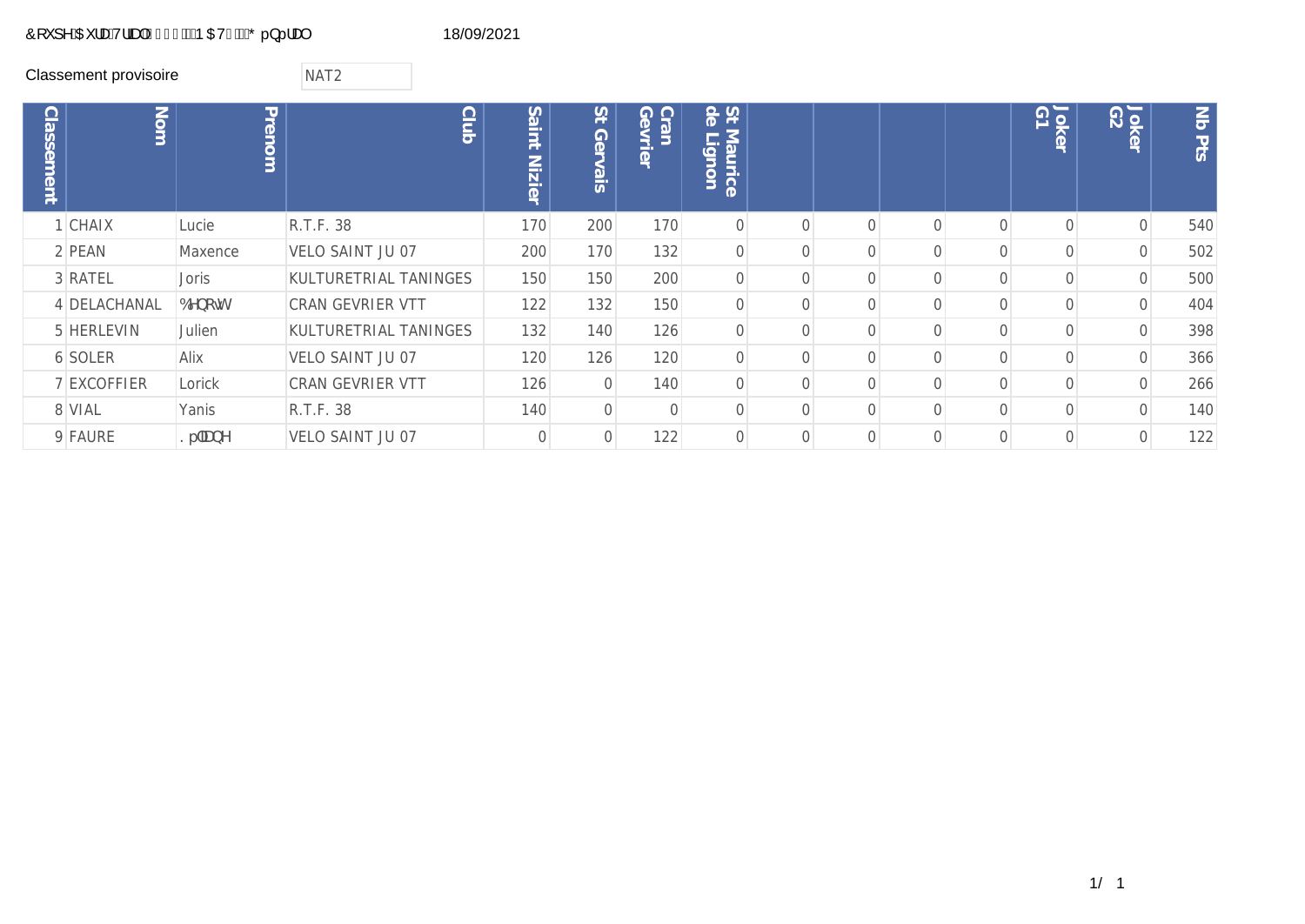## Ô[ ˇ ] ^ÁŒ ¦æÁ√¦ãæþÁG€GFÁÄÞ OEVHÁÄŐ..}...!æ¢ 18/09/2021

Classement provisoire **NAT3** 

| <b>Classement</b> | Nom            | Prenom         | <b>Club</b>                       | Saint Nizier   | St Gervais     | Cran<br>Gevrier | St de<br>Maurice<br>Н<br>ignon |                |                |                |                | GT<br>Joker    | Joker<br>G2    | Nb Pts |
|-------------------|----------------|----------------|-----------------------------------|----------------|----------------|-----------------|--------------------------------|----------------|----------------|----------------|----------------|----------------|----------------|--------|
|                   | 1 TORRES       | Morgan         | A.C. ANNONAY VTT                  | 170            | 170            | 200             | $\mathbf{O}$                   | $\bigcap$      | $\Omega$       | $\overline{0}$ | $\overline{0}$ | $\overline{O}$ | $\mathbf 0$    | 540    |
|                   | 2 DUPONT       | Nathan         | <b>VELO TRIAL PETIT COEUR</b>     | 122            | 150            | 170             | $\sqrt{a}$                     | $\bigcap$      | $\Omega$       | $\Omega$       | $\Omega$       | $\overline{0}$ | 0              | 442    |
|                   | 3 FAYARD       | Yannis         | TRIAL CLUB ST GERVAIS             | 132            | 122            | 120             | $\mathbf 0$                    | $\Omega$       | $\overline{0}$ | $\overline{0}$ | $\mathbf 0$    | $\overline{0}$ | $\overline{0}$ | 374    |
|                   | 4 FAURE        | $?fJ$ UbY      | VELO SAINT JU 07                  | 150            | 200            | $\mathbf 0$     | $\mathbf 0$                    | $\overline{0}$ | $\overline{0}$ | $\overline{0}$ | $\overline{0}$ | $\overline{0}$ | $\overline{0}$ | 350    |
|                   | 5 BOISSY       | <b>Bcf</b>     | A.C. ANNONAY VTT                  | $\sqrt{a}$     | 140            | 132             | $\mathbf 0$                    | $\overline{0}$ | $\overline{0}$ | $\overline{0}$ | $\overline{0}$ | $\overline{0}$ | $\overline{0}$ | 272    |
|                   | 6 BILLON       | Jules          | U.C.H.A.V. PAYS DE L'AIN<br>VTT   | 140            | $\overline{0}$ | 126             | $\overline{0}$                 | $\bigcap$      | $\bigcap$      | $\Omega$       | $\bigcap$      | $\Omega$       | $\overline{0}$ | 266    |
|                   | 7 COCHET       | Jules          | CRAN GEVRIER VTT                  | 126            | $\overline{0}$ | 122             | $\mathbf 0$                    | $\Omega$       | $\overline{0}$ | $\overline{0}$ | $\overline{0}$ | $\overline{0}$ | $\overline{0}$ | 248    |
|                   | 8 FRANCOIS     | Pierre         | TRIAL CLUB ST GERVAIS             | 120            | 118            | $\mathbf 0$     | $\mathbf 0$                    | $\overline{0}$ | $\overline{0}$ | $\overline{0}$ | $\overline{0}$ | $\overline{0}$ | $\overline{0}$ | 238    |
|                   | 9 REIGNIER     | <b>Bastien</b> | <b>CRAN GEVRIER VTT</b>           | 118            | 120            | $\mathbf 0$     | $\mathbf 0$                    | $\overline{0}$ | $\overline{0}$ | $\overline{0}$ | $\overline{0}$ | $\mathbf 0$    | $\overline{0}$ | 238    |
|                   | 10 ZUCCHELLI   | Lucas          | TRIAL CLUB ST GERVAIS             | 116            | 114            | $\mathbf 0$     | $\mathbf 0$                    | $\bigcap$      | $\Omega$       | $\overline{0}$ | $\overline{0}$ | $\overline{0}$ | $\mathbf 0$    | 230    |
|                   | 11 PABIOU      | Enzo           | TRIAL CLUB DES<br><b>CRAMPONS</b> | 114            | 110            | $\Omega$        | $\Omega$                       | $\bigcap$      | $\bigcap$      | $\Omega$       | $\bigcap$      | $\cap$         | $\Omega$       | 224    |
|                   | 12 JUGAND      | Nathan         | <b>VELO TRIAL PETIT COEUR</b>     | 200            | $\mathbf 0$    | $\overline{0}$  | $\mathbf 0$                    | $\overline{0}$ | $\overline{0}$ | $\overline{0}$ | $\mathbf 0$    | $\overline{0}$ | $\mathbf 0$    | 200    |
|                   | 13 PINARD      | <b>THOMAS</b>  | M'VTT                             | $\mathbf 0$    | $\overline{0}$ | 150             | $\overline{0}$                 | $\overline{0}$ | $\overline{0}$ | $\overline{0}$ | $\overline{0}$ | $\overline{0}$ | $\overline{0}$ | 150    |
|                   | 14 OZIER       | <b>MAEL</b>    | <b>V.C.RUMILLIEN</b>              | $\overline{0}$ | $\overline{0}$ | 140             | $\mathbf 0$                    | $\bigcap$      | $\Omega$       | $\overline{0}$ | $\overline{0}$ | $\overline{0}$ | $\overline{0}$ | 140    |
|                   | 15 CUCCIOLILLO | Noa            | TRIAL CLUB ST GERVAIS             | $\sqrt{a}$     | 132            | $\overline{0}$  | $\overline{0}$                 | $\bigcap$      | $\Omega$       | $\Omega$       | $\bigcap$      | $\Omega$       | $\mathbf 0$    | 132    |
|                   | 16 HENRIOUD    | <b>DORIAN</b>  | KULTURETRIAL TANINGES             | $\sqrt{a}$     | 126            | $\overline{0}$  | $\overline{0}$                 | $\bigcap$      | $\Omega$       | $\overline{0}$ | $\overline{0}$ | $\overline{0}$ | $\overline{0}$ | 126    |
|                   | 17 JAILLET     | Antoine        | TRIAL CLUB ST GERVAIS             | $\overline{0}$ | 116            | $\mathbf 0$     | $\sqrt{a}$                     | $\bigcap$      | $\overline{0}$ | $\overline{0}$ | $\overline{0}$ | $\overline{0}$ | $\mathbf 0$    | 116    |
|                   | 18 DEMARTA     | Joey           | <b>CRAN GEVRIER VTT</b>           | 112            | $\overline{0}$ | $\mathbf 0$     | $\overline{0}$                 | $\Omega$       | $\bigcap$      | $\overline{0}$ | $\bigcap$      | $\overline{0}$ | $\overline{0}$ | 112    |
|                   | 19 NATAN       | Jaillet        | TRIAL CLUB ST GERVAIS             | $\sqrt{a}$     | 112            | $\mathbf 0$     | $\sqrt{a}$                     | $\Omega$       | $\overline{0}$ | $\mathbf 0$    | $\overline{0}$ | $\mathbf 0$    | $\mathbf 0$    | 112    |
|                   | 20 GERVASONI   | DUWa Y         | TRIAL CLUB ST GERVAIS             | $\sqrt{a}$     | 108            | $\overline{0}$  | $\overline{0}$                 | $\Omega$       | $\bigcap$      | $\overline{0}$ | $\overline{0}$ | $\Omega$       | $\overline{0}$ | 108    |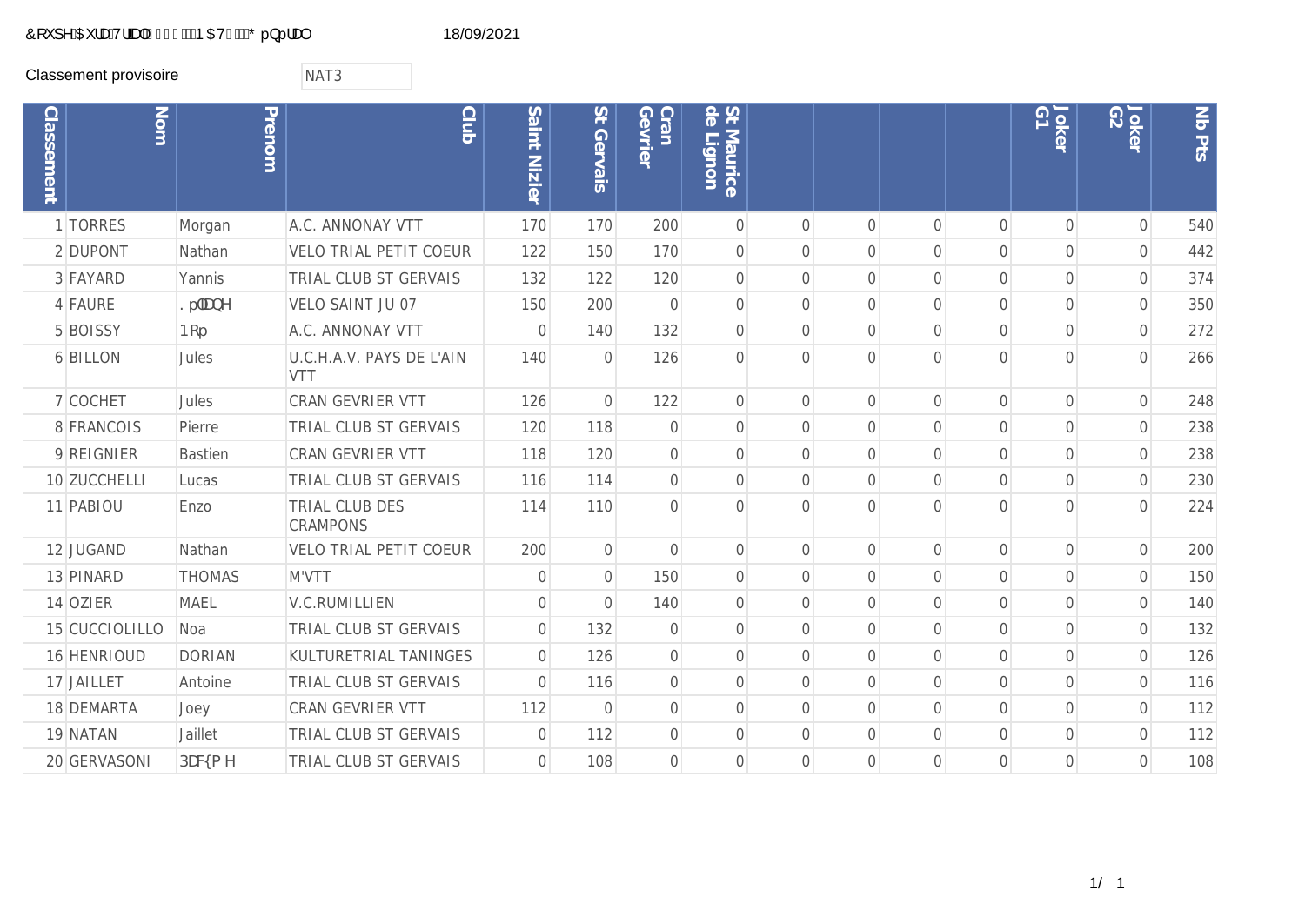## Ô[`]^ÁŒ¦æÁV¦ãæþÁG€GFÁÄÖÖVÒÞVÒÄÄŐ..}..!æ| 18/09/2021

Classement provisoire<br>
DETENTE

| <b>Classement</b> | Nom                           | Prenom         | <b>Club</b>                                | Saint Nizier   | St Gervais     | Cran<br>Gevrier | St Maurice<br>de Lignon<br>Lignon |                |                |                |                | Joker<br>G1    | Joker<br>G2    | Nb Pts |
|-------------------|-------------------------------|----------------|--------------------------------------------|----------------|----------------|-----------------|-----------------------------------|----------------|----------------|----------------|----------------|----------------|----------------|--------|
|                   | STACHOWICZ                    | Tom            | TRIAL CLUB DES<br><b>CRAMPONS</b>          | 200            | 170            | 170             | $\overline{0}$                    | $\bigcap$      | $\Omega$       | $\overline{0}$ | $\overline{0}$ | $\overline{0}$ | $\overline{0}$ | 540    |
|                   | 2 STACHOWICZ                  | 5i ff Yb       | TRIAL CLUB DES<br><b>CRAMPONS</b>          | 132            | 200            | 150             | $\overline{0}$                    | $\bigcap$      | $\Omega$       | $\Omega$       | $\Omega$       | $\overline{0}$ | $\overline{0}$ | 482    |
|                   | 3 EMONET                      | Mathis         | <b>CRAN GEVRIER VTT</b>                    | 126            | 150            | 200             | $\mathbf 0$                       | $\bigcap$      | $\overline{0}$ | $\overline{O}$ | $\overline{0}$ | $\overline{0}$ | $\mathbf 0$    | 476    |
|                   | 4 LOSSERAND-<br><b>MADOUX</b> | Taho           | KULTURETRIAL                               | 116            | 140            | 132             | $\sqrt{a}$                        | $\Omega$       | $\Omega$       | $\overline{0}$ | $\overline{0}$ | $\overline{0}$ | $\overline{0}$ | 388    |
|                   | 5 ZUCCHELLI                   | Maxence        | TRIAL CLUB ST GERVAIS                      | 106            | 112            | 112             | $\mathbf{O}$                      | $\Omega$       | $\Omega$       | $\overline{0}$ | $\overline{0}$ | $\overline{0}$ | $\mathbf 0$    | 330    |
|                   | 6 VILLARS                     | Jalane         | <b>RTF 38</b>                              | 120            | 126            | $\mathbf 0$     | $\overline{0}$                    | $\bigcap$      | $\Omega$       | $\Omega$       | $\overline{0}$ | $\overline{0}$ | $\overline{0}$ | 246    |
|                   | 7 GENET                       | Ulysse         | R.T.F. 38                                  | 122            | $\overline{0}$ | 122             | $\overline{0}$                    | $\Omega$       | $\Omega$       | $\Omega$       | $\overline{0}$ | $\Omega$       | $\overline{0}$ | 244    |
|                   | 8 DUPONT                      | Nino           | VELO SAINT JU 07                           | $\mathbf 0$    | 118            | 118             | $\mathbf 0$                       | $\Omega$       | $\Omega$       | $\overline{0}$ | $\overline{0}$ | $\overline{0}$ | $\mathbf 0$    | 236    |
|                   | 9 TADBIRT                     | Cihan          | TRIAL CLUB ST GERVAIS                      | 114            | 120            | $\mathbf 0$     | $\mathbf 0$                       | $\overline{0}$ | $\overline{0}$ | $\overline{0}$ | $\overline{0}$ | $\overline{0}$ | $\overline{0}$ | 234    |
|                   | 10 CHEUCLE                    | Evan           | TRIAL CLUB DES<br><b>CRAMPONS.</b>         | 110            | $\overline{0}$ | 114             | $\overline{0}$                    | $\Omega$       | $\Omega$       | $\Omega$       | $\overline{0}$ | $\overline{0}$ | $\overline{0}$ | 224    |
|                   | 11 GIRARDI                    | Nathan         | <b>V.C. ST QUENTIN</b><br><b>FALLAVIER</b> | 170            | $\overline{0}$ | $\overline{0}$  | $\overline{0}$                    | $\Omega$       | $\overline{0}$ | $\overline{0}$ | $\overline{0}$ | $\overline{0}$ | $\overline{0}$ | 170    |
|                   | 12 GIRAUD                     | A MW Ut        | A.C. ANNONAY VTT                           | 150            | $\mathbf 0$    | $\overline{0}$  | $\mathbf 0$                       | $\overline{0}$ | $\overline{O}$ | $\overline{0}$ | $\overline{0}$ | $\overline{0}$ | $\mathbf 0$    | 150    |
|                   | 13 BRUN                       | Maxence        | TRIAL CLUB DES<br><b>CRAMPONS.</b>         | 140            | $\overline{0}$ | $\overline{0}$  | $\overline{0}$                    | $\bigcap$      | $\bigcap$      | $\Omega$       | $\Omega$       | $\overline{0}$ | $\overline{0}$ | 140    |
|                   | 14 HENRIOUD                   | <b>DORIAN</b>  | KULTURETRIAL TANINGES                      | $\mathbf{O}$   | $\overline{0}$ | 140             | $\sqrt{a}$                        | $\overline{0}$ | $\overline{0}$ | $\overline{O}$ | $\overline{0}$ | $\overline{0}$ | $\mathbf 0$    | 140    |
|                   | 15 PICHOT                     | $:$ UthUb      | <b>VELO TRIAL PETIT COEUR</b>              | $\mathbf 0$    | 132            | $\mathbf 0$     | $\sqrt{a}$                        | $\overline{0}$ | $\overline{0}$ | $\overline{0}$ | $\overline{0}$ | $\overline{0}$ | $\mathbf 0$    | 132    |
|                   | 16 RAUCAZ                     | Thibault       | <b>VELO TRIAL PETIT COEUR</b>              | $\mathbf 0$    | $\overline{0}$ | 126             | $\mathbf 0$                       | $\Omega$       | $\Omega$       | $\Omega$       | $\overline{0}$ | $\overline{0}$ | $\overline{0}$ | 126    |
|                   | 17 ICARD                      | Yoann          |                                            | $\mathbf 0$    | 122            | $\overline{0}$  | $\mathbf 0$                       | $\overline{0}$ | $\overline{0}$ | $\overline{0}$ | $\overline{0}$ | $\mathbf 0$    | $\mathbf 0$    | 122    |
|                   | <b>18 LEY</b>                 | <b>EMILIEN</b> | <b>V.C.RUMILLIEN</b>                       | $\overline{0}$ | $\overline{0}$ | 120             | $\overline{0}$                    | $\Omega$       | $\overline{0}$ | $\overline{0}$ | $\overline{0}$ | $\overline{0}$ | $\overline{0}$ | 120    |
|                   | 19 GEORGY                     | Lucas          | R.T.F. 38                                  | 118            | $\overline{0}$ | $\overline{0}$  | $\overline{0}$                    | $\Omega$       | $\Omega$       | $\Omega$       | $\Omega$       | $\overline{0}$ | $\overline{0}$ | 118    |
|                   | 20 MAJAL                      | Lou            | TRIAL CLUB ST GERVAIS                      | $\mathbf 0$    | 116            | $\overline{0}$  | $\bigcap$                         | $\bigcap$      | $\Omega$       | $\Omega$       | $\Omega$       | $\overline{0}$ | $\overline{0}$ | 116    |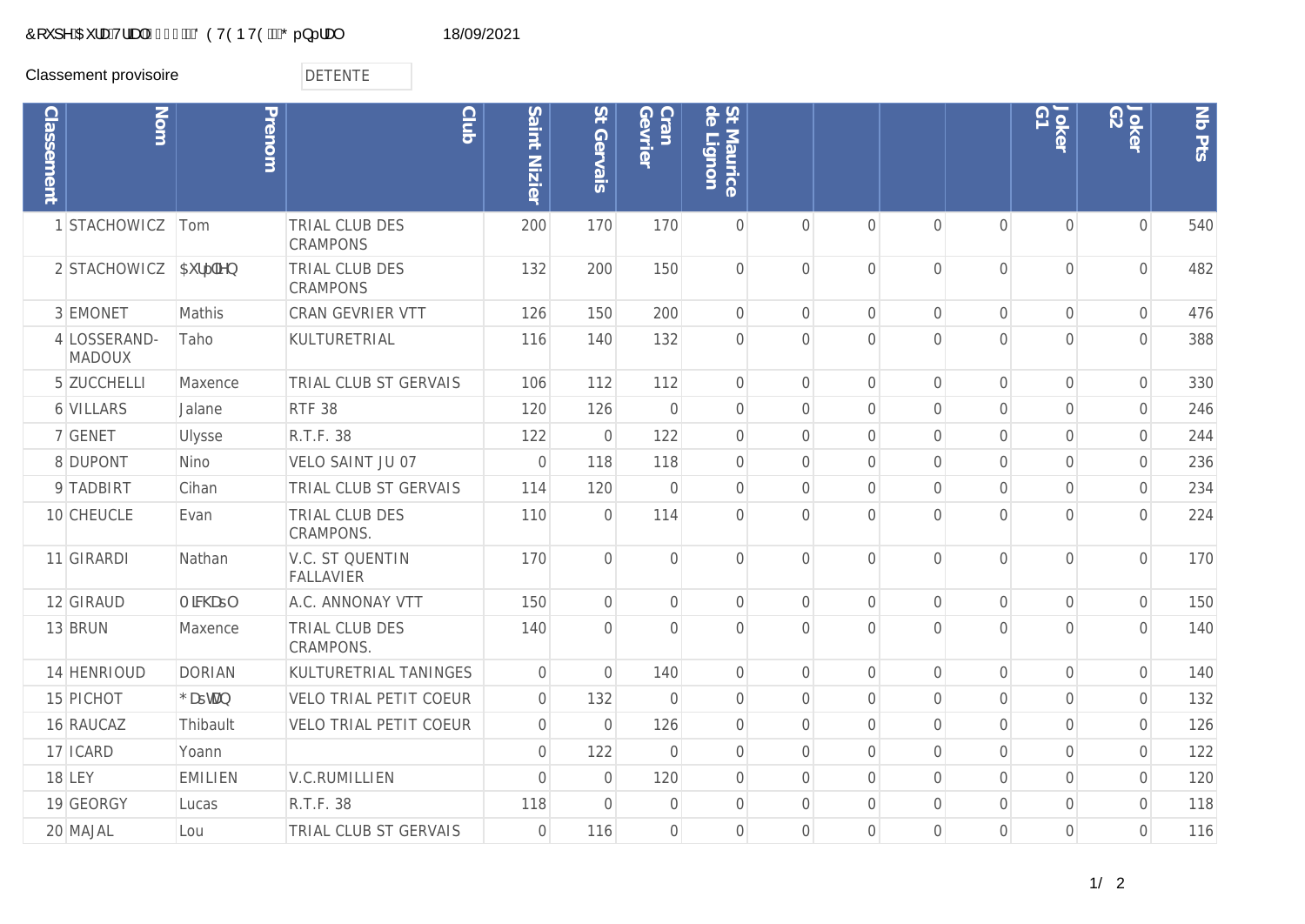# Ô[`]^ÁŒ¦æÁV¦ãæþÁG€GFÆÄÖÖVÒÞVÒÆÄÕ..}..!æ| 18/09/2021

| <b>Classement provisoire</b> |             | <b>DETENTE</b>                |          |          |           |  |  |  |   |     |
|------------------------------|-------------|-------------------------------|----------|----------|-----------|--|--|--|---|-----|
| 21 BERAUD                    | Yanis       | V.C. RUMILLIEN                | 0        | $\Omega$ | 116       |  |  |  | 0 | 116 |
| 22 BARBE                     | A Uhfc      | TRIAL CLUB ST GERVAIS         |          | 114      | $\bigcap$ |  |  |  |   | 114 |
| 23 POIRIER                   | Ryan        | HORIZON MONTLUCON             | 112      | $\Omega$ |           |  |  |  |   | 112 |
| 24 PERRIER                   | BUX, [Y     | <b>VELO TRIAL PETIT COEUR</b> | $\Omega$ | 0        | 110       |  |  |  |   | 110 |
| 25 POIRIER                   | Anthony     | HORIZON MONTLUCON             | 108      | $\Omega$ |           |  |  |  |   | 108 |
| 26 DAVIET                    | <b>Numa</b> | CRAN GEVRIER VTT              |          | $\Omega$ | 108       |  |  |  |   | 108 |
| 27 BAZ                       | Lilyan      | <b>VELO TRIAL MONT BLANC</b>  | 0        | $\Omega$ | 106       |  |  |  |   | 106 |
| 28 DAVID                     | Clovis      | LA MOTTE SERVOLEX             | 104      | $\Omega$ |           |  |  |  |   | 104 |
| 29 CHABORD                   | Paul        | CRAN GEVRIER VTT              |          | $\Omega$ | 104       |  |  |  |   | 104 |
| 30 QUERE                     | Elouan      | CRAN GEVRIER VTT              |          | $\circ$  | 102       |  |  |  |   | 102 |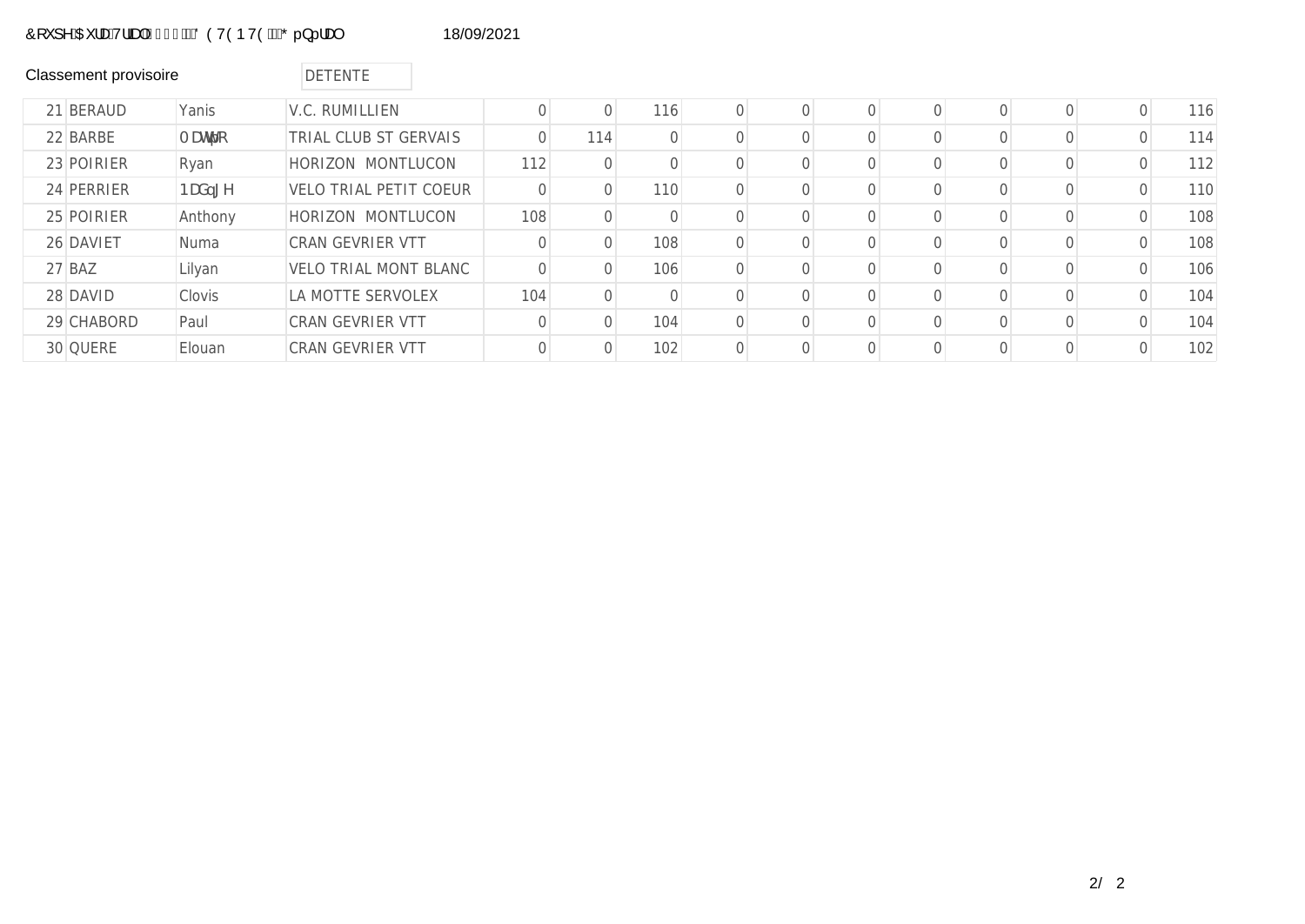## Ô[`]^ÁŒ¦æÁV¦ãæþÁG€GFÆÄÖÒÔUWXÒÜVÒÆÄÕ.}..!æ\$18/09/2021

Classement provisoire<br>
DECOUVERTE

| <b>Classement</b> | Nom                      | Prenom      | <b>Club</b>                        | Saint Nizier   | $\overline{S}$<br>Gervais | Gevrie<br>Cran | 54<br>Maurice<br>GT <sub>I</sub><br>$\overline{5}$<br>D. |                |                |                |                | G1<br>Joker    | Joker<br>G2    | Nb Pts |
|-------------------|--------------------------|-------------|------------------------------------|----------------|---------------------------|----------------|----------------------------------------------------------|----------------|----------------|----------------|----------------|----------------|----------------|--------|
|                   | 1 RUEL                   | $H$ ]a $fc$ | TRIAL CLUB ST GERVAIS              | 140            | 150                       | 120            | $\overline{0}$                                           | $\bigcap$      | $\Omega$       | $\Omega$       | $\Omega$       | $\overline{0}$ | $\mathbf 0$    | 410    |
|                   | 2 GRABINSKI              | Evan        | <b>CRAN GEVRIER VTT</b>            | 200            | $\overline{0}$            | 200            | $\mathbf 0$                                              | $\bigcap$      | $\overline{0}$ | $\overline{O}$ | $\overline{0}$ | $\mathbf 0$    | $\mathbf 0$    | 400    |
|                   | 3 REBOUL                 | Julien      | VELO SAINT JU 07                   | 170            | 200                       | $\Omega$       | $\overline{0}$                                           | $\bigcap$      | $\Omega$       | $\Omega$       | $\Omega$       | $\overline{0}$ | $\overline{0}$ | 370    |
|                   | 4 REBOUL                 | Jeanne      | VELO SAINT JU 07                   | 122            | 126                       | 116            | $\overline{0}$                                           | $\Omega$       | $\overline{0}$ | $\overline{O}$ | $\Omega$       | $\overline{0}$ | $\mathbf 0$    | 364    |
|                   | 5 DUTEIL                 | Joseph      | CRAN GEVRIER VTT                   | 150            | $\overline{0}$            | 150            | $\Omega$                                                 | $\Omega$       | $\Omega$       | $\Omega$       | $\bigcap$      | $\Omega$       | 0              | 300    |
|                   | 6 EMONET                 | Isaline     | CRAN GEVRIER VTT                   | $\Omega$       | 170                       | 126            | $\overline{0}$                                           | $\Omega$       | $\overline{0}$ | $\overline{0}$ | $\overline{0}$ | $\overline{0}$ | $\overline{0}$ | 296    |
|                   | 7 OLLIER                 | Jules       | <b>TRIAL CLUB DES</b><br>CRAMPONS. | 126            | $\Omega$                  | 114            | $\Omega$                                                 | $\cap$         | 0              | $\Omega$       | $\bigcap$      | $\cap$         | $\Omega$       | 240    |
|                   | 8 FERNANDEZ              | Enzo        | <b>CRAN GEVRIER VTT</b>            | $\mathbf 0$    | $\mathbf 0$               | 170            | $\sqrt{a}$                                               | $\Omega$       | $\overline{0}$ | $\overline{O}$ | $\overline{0}$ | $\mathbf 0$    | $\mathbf 0$    | 170    |
|                   | 9 CAYOL                  | Philippe    | TRIAL CLUB ST GERVAIS              | $\overline{0}$ | 140                       | $\bigcap$      | $\Omega$                                                 | $\Omega$       | $\Omega$       | $\Omega$       | $\bigcap$      | $\Omega$       | $\overline{0}$ | 140    |
|                   | 10 MORVAND               | Titouan     | <b>CRAN GEVRIER VTT</b>            | $\mathbf 0$    | $\overline{0}$            | 140            | $\overline{0}$                                           | $\overline{0}$ | $\overline{0}$ | $\overline{0}$ | $\overline{0}$ | $\overline{O}$ | $\overline{0}$ | 140    |
|                   | 11 SCANNELLA             | Gabrian     | R.T.F. 38                          | 132            | $\overline{0}$            | $\Omega$       | $\Omega$                                                 | $\bigcap$      | $\Omega$       | $\Omega$       | $\Omega$       | $\Omega$       | 0              | 132    |
|                   | 12 TAULIER<br>RICHALLAND | David       | TRIAL CLUB ST GERVAIS              | $\overline{0}$ | 132                       | $\overline{0}$ | $\mathcal{O}$                                            | $\cap$         | $\Omega$       | $\Omega$       | $\bigcap$      | $\cap$         | $\overline{0}$ | 132    |
|                   | 13 BONNOT                | Axel        | <b>CRAN GEVRIER VTT</b>            | $\sqrt{a}$     | $\mathbf 0$               | 132            | $\overline{0}$                                           | $\bigcap$      | $\Omega$       | $\Omega$       | $\bigcap$      | $\Omega$       | $\mathbf 0$    | 132    |
|                   | 14 RAUCAZ                | Paul        | <b>VELO TRIAL PETIT COEUR</b>      | $\sqrt{a}$     | $\mathbf 0$               | 122            | $\sqrt{a}$                                               | $\Omega$       | $\overline{0}$ | $\overline{O}$ | $\overline{0}$ | $\mathbf 0$    | $\mathbf 0$    | 122    |
|                   | 15 POIRIER               | Morgane     | HORIZON MONTLUCON                  | 120            | $\Omega$                  | $\Omega$       | $\Omega$                                                 | $\bigcap$      | $\Omega$       | $\Omega$       | $\Omega$       | $\Omega$       | 0              | 120    |
|                   | 16 DAVID                 | Clovis      | LA MOTTE SERVOLEX                  | $\Omega$       | $\overline{0}$            | 118            | $\Omega$                                                 | $\Omega$       | $\Omega$       | $\Omega$       | $\bigcap$      | $\Omega$       | $\mathbf 0$    | 118    |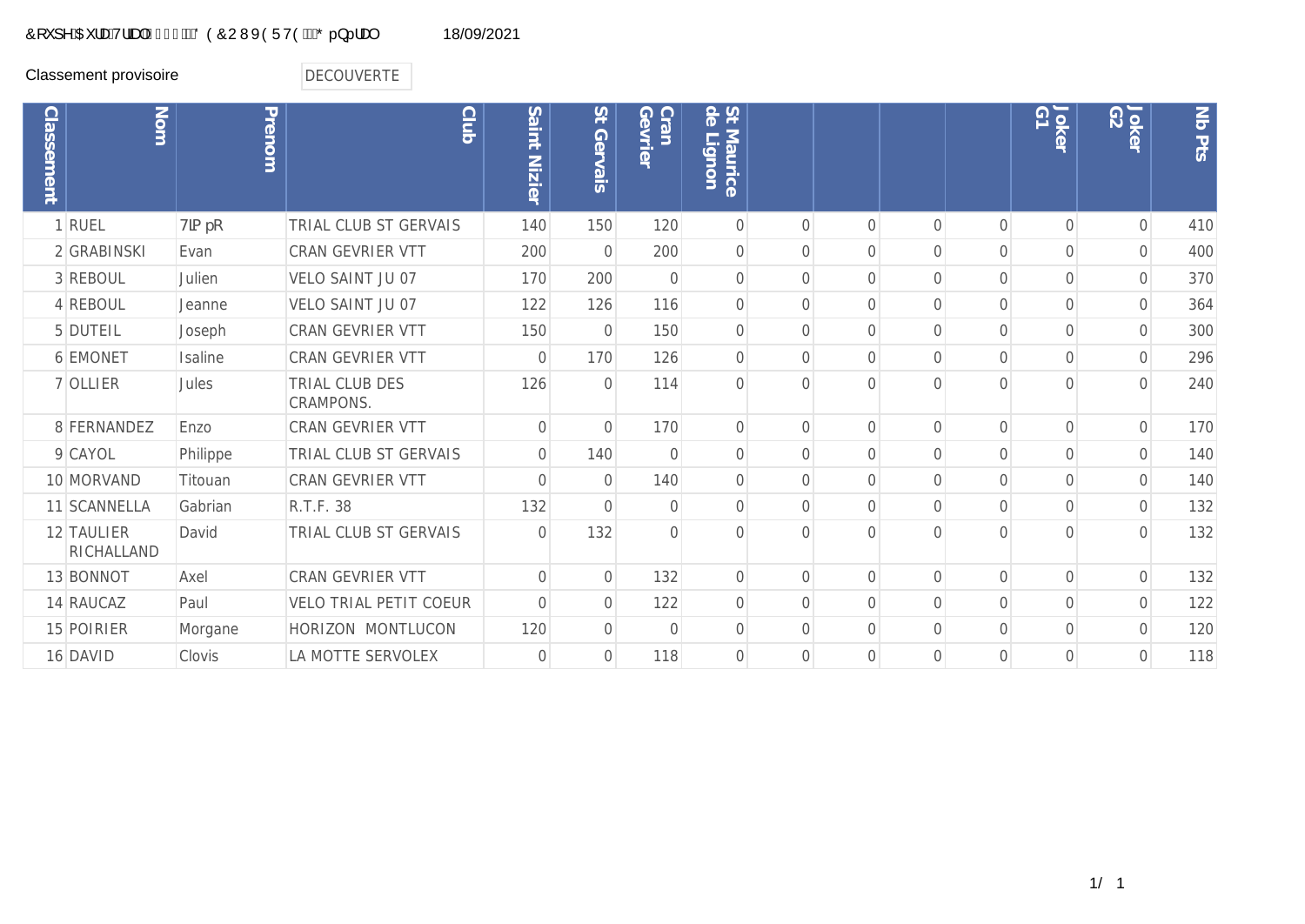# Ô[`]^ÁŒ¦æÁV¦ãæþÁG€GFÁËÁRMÞQUÜÆÄŐ..}..!æ) 18/09/2021

|                   | Classement provisoire       |          | <b>JUNIOR</b>                       |                                |                  |                 |                           |          |              |                |          |             |                |                      |
|-------------------|-----------------------------|----------|-------------------------------------|--------------------------------|------------------|-----------------|---------------------------|----------|--------------|----------------|----------|-------------|----------------|----------------------|
| <b>Classement</b> | Nom                         | Prenom   |                                     | Club<br>Saint<br><b>Nizier</b> | 24<br>Ger<br>ais | Cran<br>Gevrier | St de<br>Maurice<br>ignon |          |              |                |          | Joker<br>G1 | Joker<br>G2    | $\leq$<br><b>PES</b> |
|                   | I GACHET<br><b>MAUROZ</b>   | Dylan    | <b>VELO TRIAL PETIT COEUR</b>       | 200                            | 200              | 200             |                           | $\Omega$ | $\Omega$     | $\Omega$       | $\Omega$ |             | $\overline{0}$ | 600                  |
|                   | 2 SABATIER<br><b>JOUHET</b> | Esteban  | LA MOTTE SERVOLEX<br><b>CYCLISM</b> | 150                            | 150              | 150             |                           | $\Omega$ | $\Omega$     | $\Omega$       |          |             | $\sqrt{a}$     | 450                  |
|                   | 3 LELEU                     | Paul     | KULTURETRIAL TANINGES               | 132                            | 132              | 140             |                           | $\Omega$ |              | $\Omega$       |          |             | $\sqrt{a}$     | 404                  |
|                   | 4 HENRIOUD                  | Paul     | KULTURETRIAL TANINGES               | 140                            | 126              | 132             |                           | 0        |              |                |          |             | $\overline{0}$ | 398                  |
|                   | 5 BOURCY                    | Yvan     | HORIZON MONTLUCON                   | 170                            | 170              |                 |                           | 0        |              |                |          |             | $\overline{0}$ | 340                  |
|                   | <b>6 MORAND</b>             | Valentin | VELO TRIAL MONT BLANC               | 0                              | 140              | 170             |                           | 0        | $\mathbf{0}$ | $\overline{0}$ |          |             | 0              | 310                  |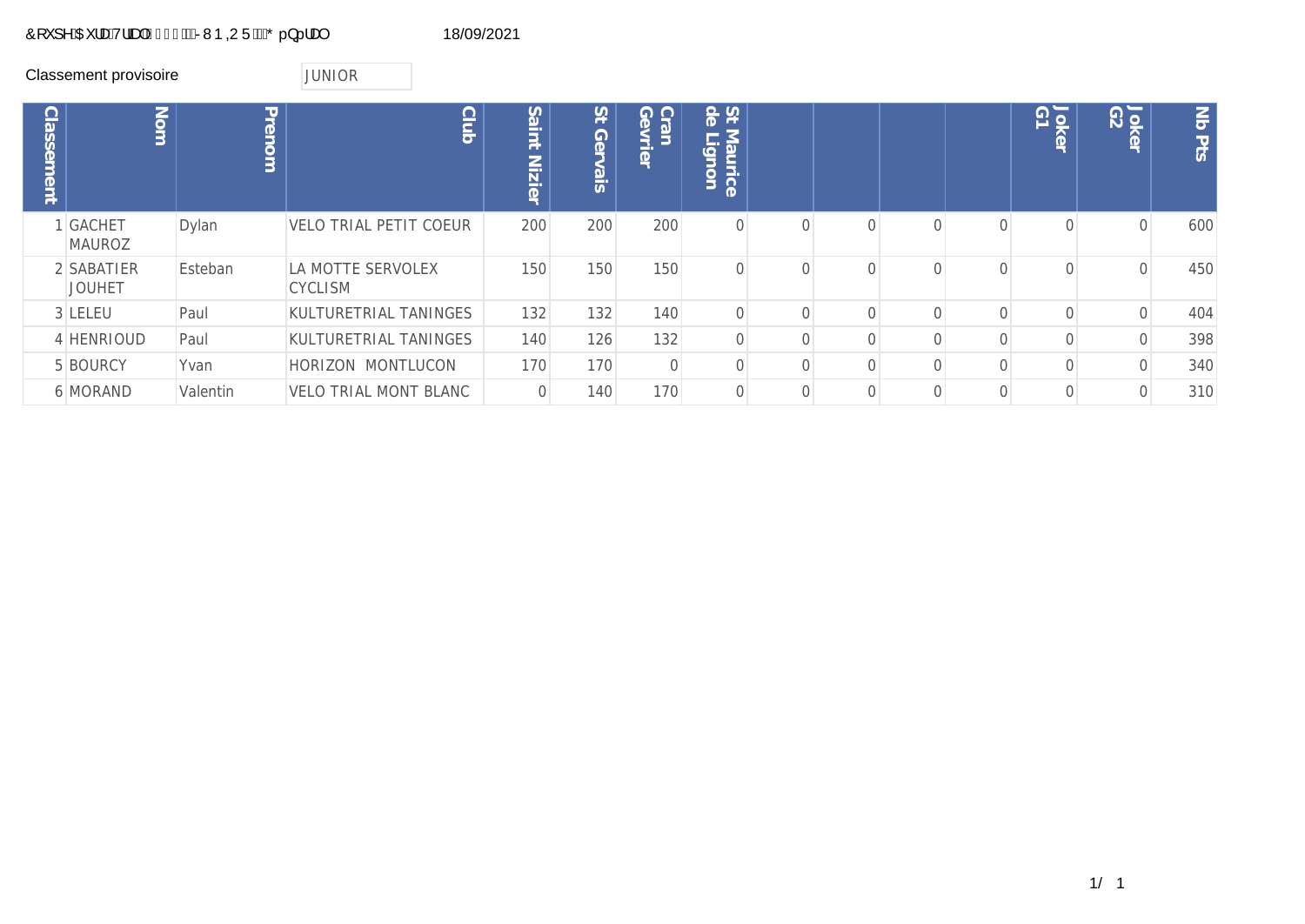## Ô[`]^ÁŒ¦æÁV¦ãæþÁG€GFÁËŐOŒÖÒVÁËŐ.}..!æ) 18/09/2021

Classement provisoire **CADET** 

| <b>Classement</b> | Nom         | Prenom         | <b>Club</b>                                 | Saint<br><b>Nizier</b> | 15<br>Ger<br>$\frac{1}{2}$ | $\overline{O}$<br><b>Gevrier</b><br>ran | St &<br>Maurice<br>$\overline{\phantom{a}}$<br>uou6 |           |  |          | Joker<br>G1 | 10K<br>10K<br>$\sigma$ | $ \vec{S} $<br>Pts |
|-------------------|-------------|----------------|---------------------------------------------|------------------------|----------------------------|-----------------------------------------|-----------------------------------------------------|-----------|--|----------|-------------|------------------------|--------------------|
|                   | 1 TERMOZ    | Nolan          | TRIAL CLUB ST GERVAIS                       | 200                    | 200                        | 170                                     | $\overline{0}$                                      | $\bigcap$ |  | $\Omega$ | $\bigcap$   |                        | 570                |
|                   | 2 VERNEY    | <b>Bastien</b> | V.V. SAVIGNOLAIS                            | 170                    | 170                        | 150                                     | $\overline{O}$                                      | $\Omega$  |  |          |             |                        | 490                |
|                   | 3 FILLIARD  | Valentin       | <b>CRAN GEVRIER VTT</b>                     | 132                    | 150                        | 200                                     | $\overline{0}$                                      | $\Omega$  |  |          |             | $\Omega$               | 482                |
|                   | 4 JAMAIN    | Titouan        | NATURA SIOULE<br><b>INITIATIVES OUTDOOR</b> | 126                    | 140                        | 132                                     | $\Omega$                                            | $\bigcap$ |  |          |             | $\Omega$               | 398                |
|                   | 5 JAMAIN    | Doriane        | NATURA SIOULE<br>INITIATIVES OUTDOOR        | 122                    | 122                        | 126                                     | $\Omega$                                            | $\bigcap$ |  | $\cap$   |             | $\Omega$               | 370                |
|                   | 6 AMIZET    | Simon          | HORIZON MONTLUCON                           | 150                    | $\overline{0}$             | 140                                     | $\mathbf 0$                                         | $\Omega$  |  |          |             |                        | 290                |
|                   | 7 COUTANSON | @fbUŠN         | R.T.F. 38                                   | 140                    | 126                        | $\mathbf 0$                             | $\Omega$                                            | $\bigcap$ |  |          |             |                        | 266                |
|                   | 8 BEOLET    | Alec           | <b>ROC VTT</b>                              |                        | 132                        | $\Omega$                                | $\bigcap$                                           |           |  |          |             |                        | 132                |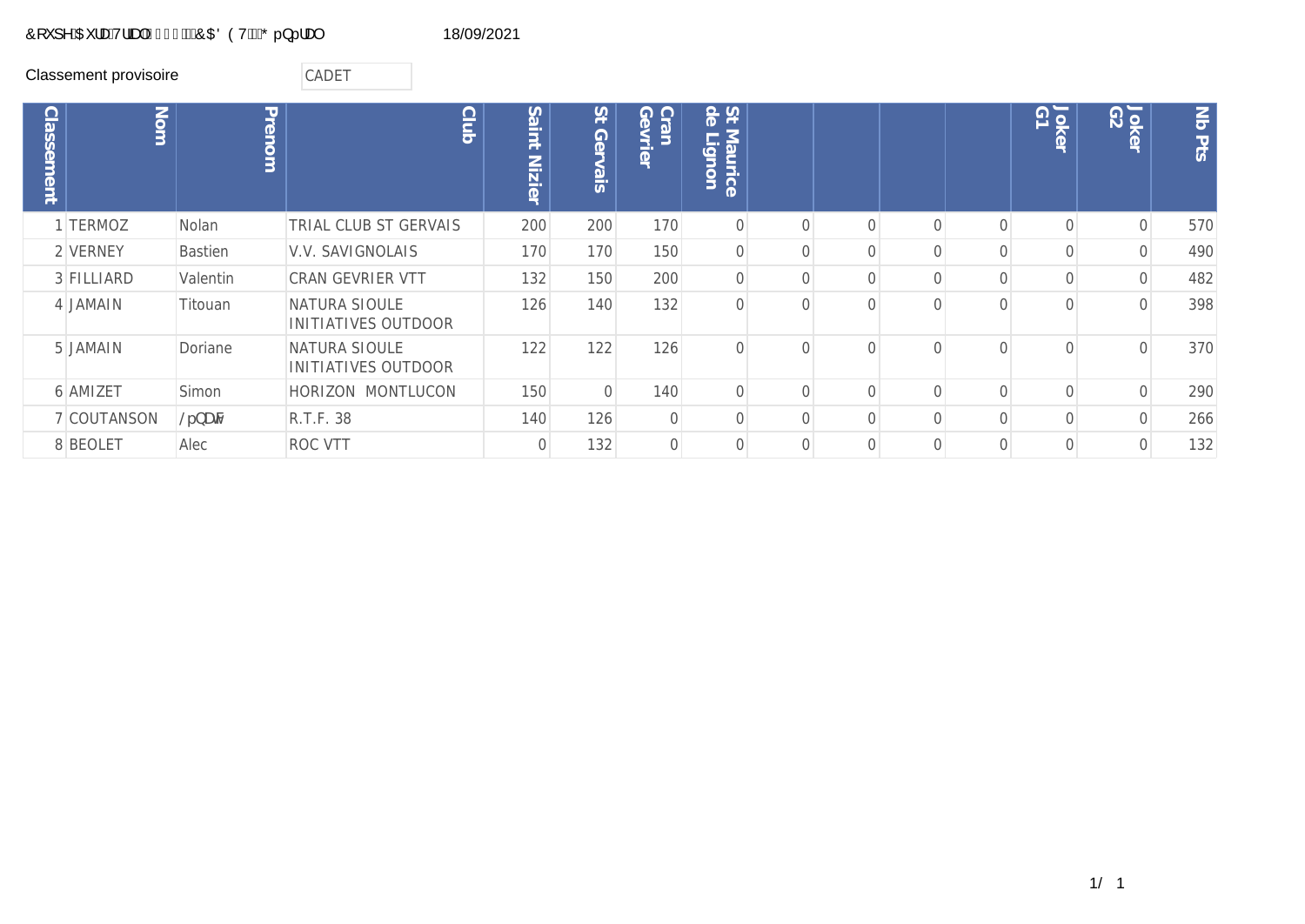# $\hat{O}$ ['] ^ $\hat{A}$ CE | and v| and  $\hat{A}$ CEGF $\hat{A}$ EXT QDQT $\hat{O}$  $\hat{A}$ EX $\hat{O}$ ...}...| and  $\hat{A}$

|                      | Classement provisoire |        | <b>MINIME</b>           |                          |                  |                                               |                                                                           |  |  |                                         |                                |                                      |
|----------------------|-----------------------|--------|-------------------------|--------------------------|------------------|-----------------------------------------------|---------------------------------------------------------------------------|--|--|-----------------------------------------|--------------------------------|--------------------------------------|
| <b>asser</b><br>ment | Nom                   | Prenom | C<br>inj<br>S           | Sa<br>⇁<br><b>Nizier</b> | 21<br>Gel<br>sis | ဂ ဂ<br>ran<br>$\sigma$<br>$\overline{\sigma}$ | St<br>de<br>$\sigma$<br>3<br>$-$<br>$\omega$<br>$\Omega$<br>与<br>ice<br>Þ |  |  | $\overline{\Theta}$<br>ğ<br>$\mathbb O$ | $\frac{5}{10}$<br>$\mathbb{Q}$ | $rac{1}{5}$<br>TJ.<br>$\overline{5}$ |
|                      | LAURENZIO             | Hfc    | VELO TRIAL MONT BLANC   | 200                      | 200              | 200                                           |                                                                           |  |  |                                         | $\Omega$                       | 600                                  |
|                      | 2 GEORGES             | ROMAIN | V.C.RUMILLIEN           |                          | 170              | 170                                           |                                                                           |  |  |                                         |                                | 340                                  |
|                      | 3 BELLANTI            | Louca  | CRAN GEVRIER VTT        | 170                      | 0                | 150                                           |                                                                           |  |  |                                         |                                | 320                                  |
|                      | 4 REIGNIER            | Mika   | <b>CRAN GEVRIER VTT</b> | 150                      | 0                |                                               |                                                                           |  |  |                                         |                                | 150                                  |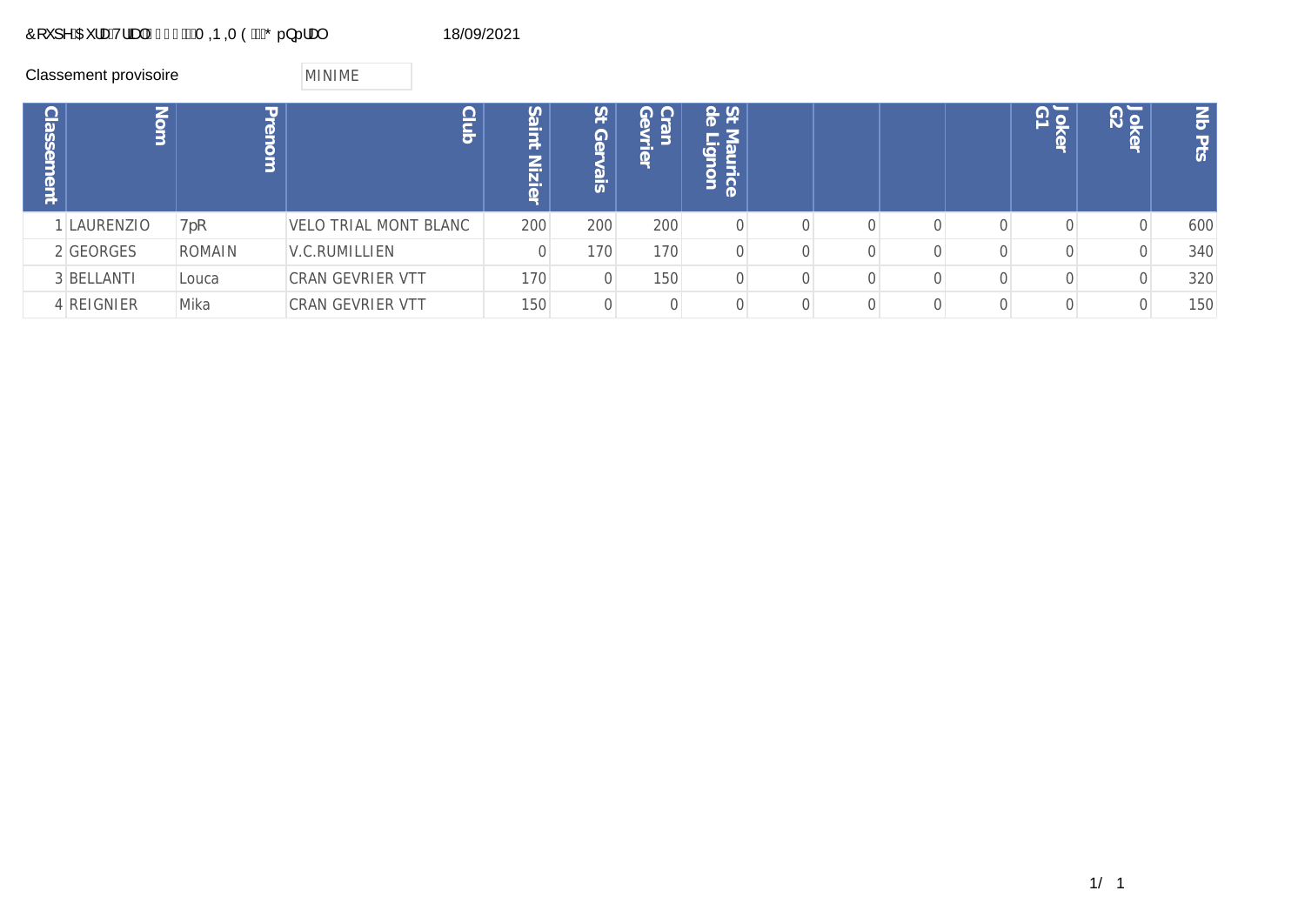## Ô[ ˇ ] ^ÁŒ ¦æÁV¦ãæþÁG€GFÁÄÓÓÞRŒI ФÞÁÄŐ..}... a\$ 18/09/2021

Classement provisoire **BENJAMIN** 

| <b>Classement</b> | Nom                     | Prenom      | <b>Club</b>                   | Saint<br>Nizier | $5+$<br>Gervais | Cran<br>Gevrie | St de<br>Maurice<br>ign<br>$\circ$ |           |          |              | Joker<br>G1 | Joker<br>G2    | Nb Pts |
|-------------------|-------------------------|-------------|-------------------------------|-----------------|-----------------|----------------|------------------------------------|-----------|----------|--------------|-------------|----------------|--------|
|                   | 1 MOLFINE               | Kentin      | VELO SAINT JU 07              | 200             | 200             | 200            | $\overline{0}$                     | $\bigcap$ |          | $\cap$       | $\Omega$    | $\mathbf 0$    | 600    |
|                   | 2 REBOUL                | Emile       | VELO SAINT JU 07              | 170             | 170             | 170            | $\Omega$                           |           |          |              |             | $\Omega$       | 510    |
|                   | 3 ZUCCHELLI             | Axel        | TRIAL CLUB ST GERVAIS         | 150             | 150             | 150            | $\Omega$                           |           |          | 0            | $\Omega$    | $\mathbf{0}$   | 450    |
|                   | 4 KAPFER                | Antoine     | R.T.F. 38                     | 132             | 132             | 140            | $\Omega$                           | $\Omega$  | 0        | 0            | $\Omega$    | $\overline{O}$ | 404    |
|                   | 5 REIGNIER              | <b>Nils</b> | CRAN GEVRIER VTT              | 126             | 126             | 132            | $\mathbf 0$                        | $\Omega$  | 0        | $\Omega$     | $\Omega$    | 0              | 384    |
|                   | 6 LYARD                 | Hugo        | CRAN GEVRIER VTT              | 120             | 120             | 122            | $\overline{0}$                     |           |          |              | Ω           |                | 362    |
|                   | 7 STAGNITTO             | Lillo       | R.T.F. 38                     | 114             | 122             | 126            | $\overline{0}$                     |           |          |              |             |                | 362    |
|                   | 8 DEBENNE               | Clara       | CRAN GEVRIER VTT              | 122             | $\overline{0}$  | 120            | $\Omega$                           |           |          |              |             |                | 242    |
|                   | 9 MAMODHOUSS Noah<br>EN |             | CRAN GEVRIER VTT              | 116             | $\Omega$        | 118            | $\Omega$                           |           |          |              |             |                | 234    |
|                   | 10 BELLO                | Anthony     | <b>VELO TRIAL PETIT COEUR</b> | 140             | $\Omega$        | $\overline{0}$ | $\Omega$                           | $\bigcap$ | 0        | $\cap$       | $\Omega$    | $\overline{0}$ | 140    |
|                   | 11 LAROCHE              | Sevan       | <b>VELO TRIAL PETIT COEUR</b> | $\Omega$        | 140             | $\Omega$       | $\Omega$                           | $\bigcap$ |          | 0            | $\Omega$    | $\Omega$       | 140    |
|                   | 12 LOPEZ                | $7f$ gUf    | R.T.F. 38                     | 118             | $\overline{0}$  | $\Omega$       | $\Omega$                           |           | 0        | <sup>n</sup> | $\Omega$    | $\Omega$       | 118    |
|                   | 13 TERMOZ               | Ninon       | TRIAL CLUB ST GERVAIS         | $\Omega$        | $\overline{0}$  | 116            | $\Omega$                           | $\Omega$  | $\Omega$ | $\Omega$     | $\Omega$    | $\overline{0}$ | 116    |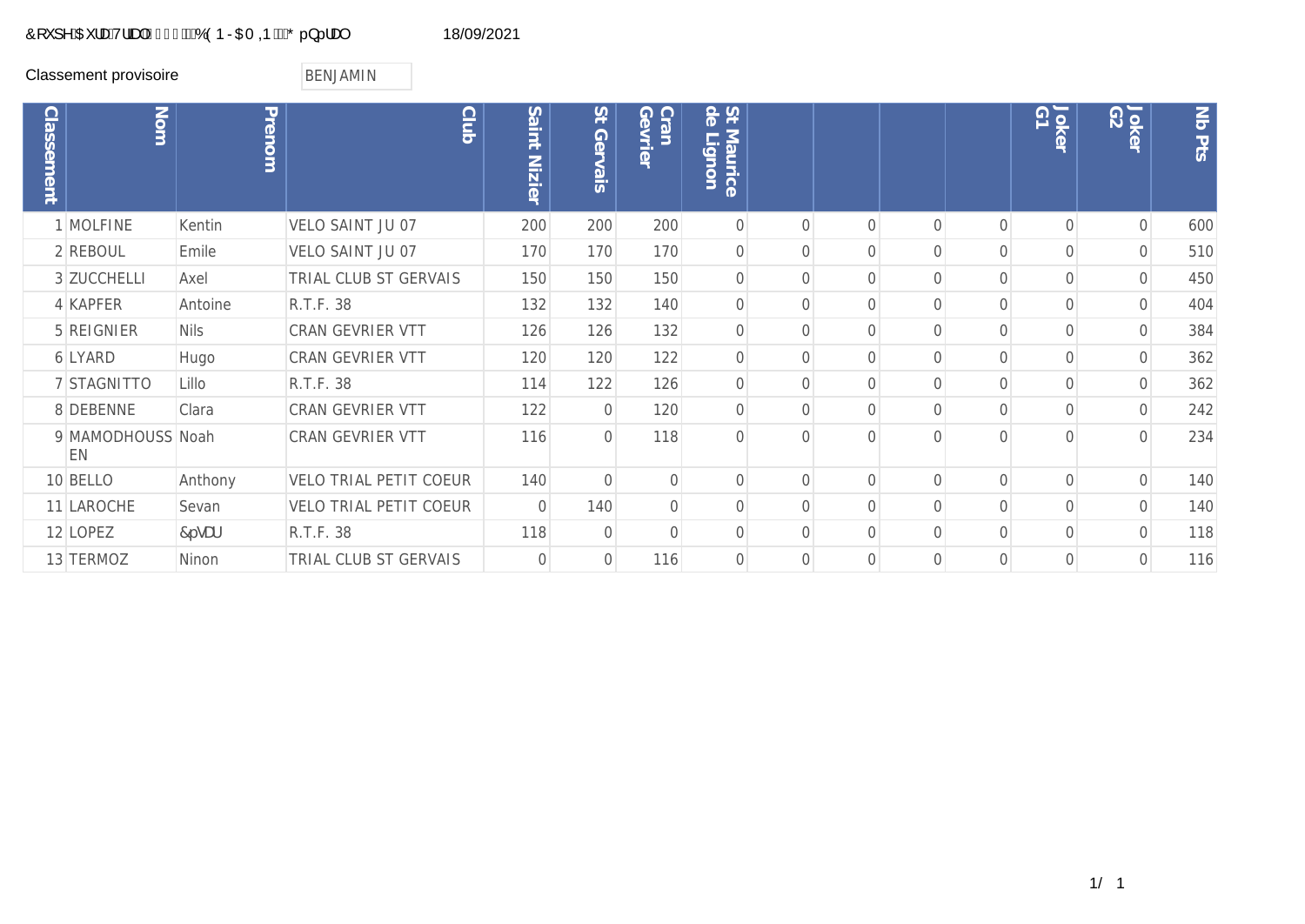## Ô[`]^ÁŒ¦æÁV¦ãæþÁG€GFÁÄÚVNÚGŠŠÒÁÄŐ..}..!æ¢<br>0[`]^ÁŒ¦æÁV¦ãæþÁG€GFÁÄÚVNÚGŠŠÒÁÄŐ..}..!æ¢

Classement provisoire **PUPILLE** 

| <b>Classement</b> | Nom         | Prenom         | <b>Club</b>                  | Saint<br>Nizier | $\overline{S}$<br>Gervais | Cran<br>Gevrie | St &<br><b>Maurice</b><br>$\Box$ |                |          |          | Jokel<br>G1 | Jokel<br>G2    | No Pts |
|-------------------|-------------|----------------|------------------------------|-----------------|---------------------------|----------------|----------------------------------|----------------|----------|----------|-------------|----------------|--------|
|                   | 1 GSTALDER  | Gauthier       | CRAN GEVRIER VTT             | 200             | 170                       | 170            | $\overline{0}$                   | $\bigcap$      | O        | $\Omega$ | $\Omega$    | $\sqrt{a}$     | 540    |
|                   | 2 CARRIER   | Esteban        | <b>VELO TRIAL MONT BLANC</b> | 126             | 200                       | 140            | $\overline{O}$                   | $\Omega$       | 0        | $\Omega$ | $\Omega$    | $\overline{O}$ | 466    |
|                   | 3 BERGERY   | <b>Batiste</b> | TRIAL CLUB ST GERVAIS        | 118             | 150                       | 116            | $\overline{O}$                   | $\overline{0}$ | 0        | $\Omega$ | $\Omega$    | $\overline{0}$ | 384    |
|                   | 4 MENDES    | Lauris         | A.C. ANNONAY VTT             | 170             | $\overline{O}$            | 200            | $\overline{0}$                   | $\bigcap$      | 0        | $\Omega$ | $\Omega$    | $\overline{0}$ | 370    |
|                   | 5 FAVIER    | Paco           | TRIAL CLUB DES<br>CRAMPONS.  | 140             | $\overline{0}$            | 132            | $\Omega$                         | $\bigcap$      |          |          | $\cap$      | $\Omega$       | 272    |
|                   | 6 ACCAMBRAY | Gaspard        | CRAN GEVRIER VTT             | 150             | $\overline{O}$            | 120            | $\overline{O}$                   | $\Omega$       | $\Omega$ | $\Omega$ | $\Omega$    | $\overline{0}$ | 270    |
|                   | 7 REFFO     | Leo            | ANNECY BMX CLUB              | 132             | $\overline{O}$            | 122            | $\overline{O}$                   | $\bigcap$      |          |          | $\Omega$    | $\Omega$       | 254    |
|                   | 8 BASSO     | Loris          | CRAN GEVRIER VTT             | $\mathbf{0}$    | $\overline{O}$            | 150            | $\overline{O}$                   | $\bigcap$      |          |          | $\Omega$    | $\overline{0}$ | 150    |
|                   | 9 RIMET     | <b>acš</b>     | TRIAL CLUB ST GERVAIS        | $\mathbf{O}$    | 140                       | $\overline{0}$ | $\overline{O}$                   | $\bigcap$      |          |          | $\Omega$    | $\Omega$       | 140    |
|                   | 10 AYMARD   | Evan           | TC des Crampons              | $\Omega$        | $\overline{O}$            | 126            | $\Omega$                         | $\bigcap$      |          | ∩        | $\Omega$    | $\overline{0}$ | 126    |
|                   | 11 GEORGY   | Thomas         | R.T.F. 38                    | 122             | $\overline{O}$            | $\mathbf 0$    | $\overline{0}$                   | $\bigcap$      | 0        | $\Omega$ | $\Omega$    | $\mathbf 0$    | 122    |
|                   | 12 MOUROT   | Camille        | R.T.F. 38                    | 120             | $\overline{O}$            | $\overline{0}$ | $\Omega$                         | $\bigcap$      | 0        | $\Omega$ | $\Omega$    | $\mathbf 0$    | 120    |
|                   | 13 BOISSY   | Elie           | A.C. ANNONAY VTT             | $\overline{0}$  | $\overline{O}$            | 118            | $\Omega$                         | $\bigcap$      | 0        | $\Omega$ | $\Omega$    | $\overline{0}$ | 118    |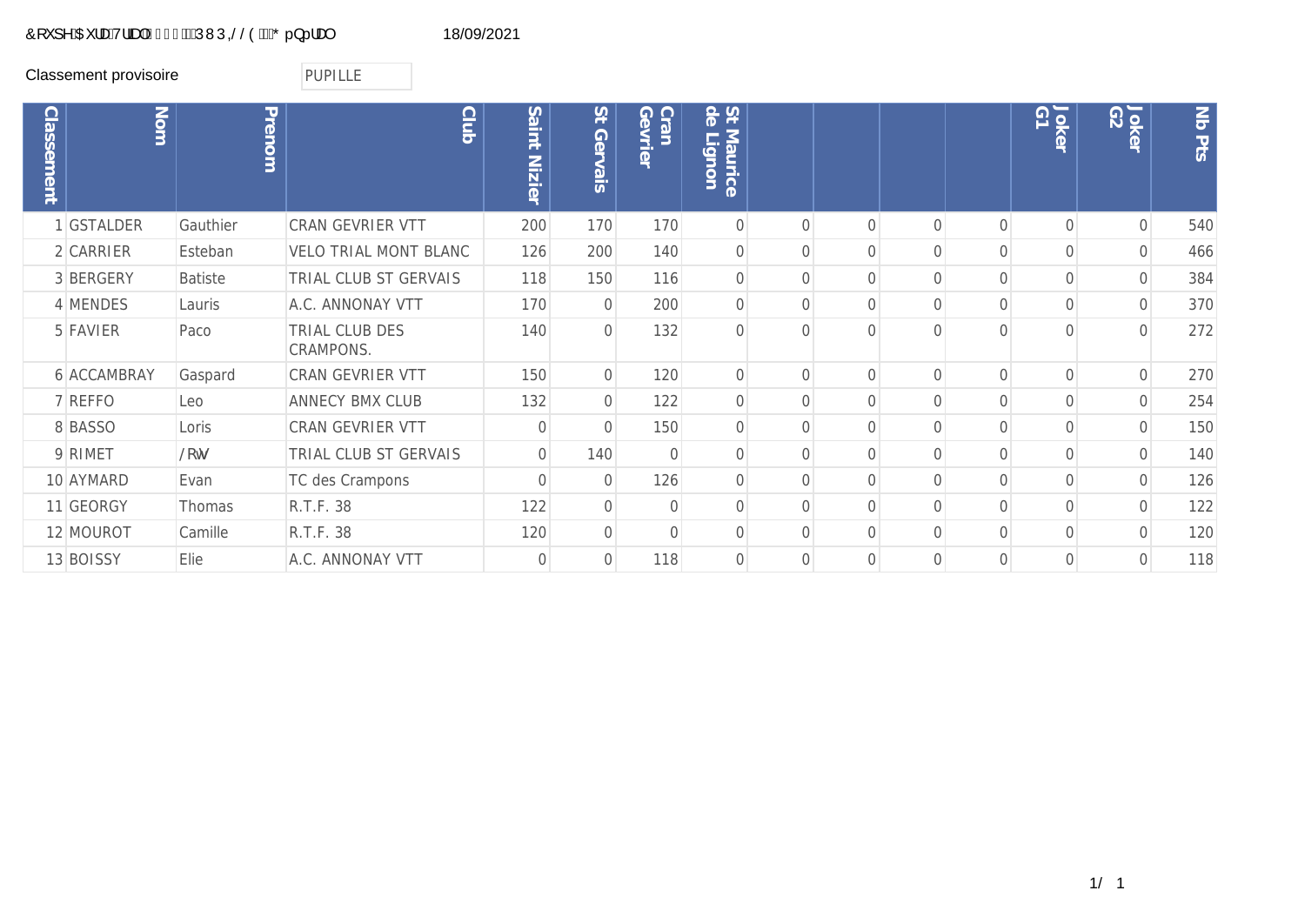## Ô[`]^ÁŒ¦æÁV¦ãna)ÁG€GFÁÄÁÚUWÙÙQÞÁÄŐ..}..!æ) 18/09/2021

Classement provisoire **POUSSIN** 

| <b>Classement</b> | Nom                        | Prenom       | $\frac{C}{100}$               | Saint Nizier   | St Gervais     | Cran<br>Gevrie | St<br>de<br>$\overline{O}$<br>Maurice<br>Lignon |                |                |                |                | $\overline{\Theta}$<br>Joker | G2<br>Joker    | Nb Pts |
|-------------------|----------------------------|--------------|-------------------------------|----------------|----------------|----------------|-------------------------------------------------|----------------|----------------|----------------|----------------|------------------------------|----------------|--------|
|                   | 1 CLERC                    | Nolan        | <b>CRAN GEVRIER VTT</b>       | 170            | 170            | 200            | $\overline{0}$                                  | $\bigcap$      | $\Omega$       | $\Omega$       | $\bigcap$      | $\Omega$                     | $\Omega$       | 540    |
|                   | 2 DUTEIL                   | Daniel       | CRAN GEVRIER VTT              | 200            | $\overline{O}$ | 170            | $\sqrt{a}$                                      | $\Omega$       | $\Omega$       | $\overline{0}$ | $\overline{0}$ | $\Omega$                     | $\overline{0}$ | 370    |
|                   | 3 ICART                    | Colin        | R.T.F. 38                     | 150            | 200            | $\overline{0}$ | $\overline{0}$                                  | $\Omega$       | $\Omega$       | $\overline{0}$ | $\overline{0}$ | $\overline{0}$               | $\overline{0}$ | 350    |
|                   | 4 TRONCHET                 | Gabriel      | <b>VELO TRIAL PETIT COEUR</b> | $\mathbf{0}$   | 140            | 120            | $\mathbf 0$                                     | $\overline{0}$ | $\Omega$       | $\overline{0}$ | $\overline{0}$ | $\overline{0}$               | $\overline{0}$ | 260    |
|                   | 5 DAVID                    | Achille      | LA MOTTE SERVOLEX             | 132            | $\overline{O}$ | 112            | $\mathbf 0$                                     | $\overline{0}$ | $\overline{O}$ | $\overline{0}$ | $\overline{0}$ | $\overline{0}$               | $\overline{0}$ | 244    |
|                   | <b>6 CHARRAS</b>           | Yolann       | VELO SAINT JU 07              | $\sqrt{a}$     | 150            | $\mathbf{0}$   | $\sqrt{a}$                                      | $\Omega$       | $\Omega$       | $\Omega$       | $\Omega$       | $\overline{O}$               | $\overline{0}$ | 150    |
|                   | 7 BOUVARD<br><b>BURNET</b> | 7 fa Ybh     | <b>CRAN GEVRIER VTT</b>       | $\Omega$       | $\overline{0}$ | 150            | $\overline{0}$                                  | $\Omega$       | $\cap$         | $\Omega$       | $\bigcap$      | $\Omega$                     | $\overline{O}$ | 150    |
|                   | 8 GEORGY                   | Arhtur       | R.T.F. 38                     | 140            | $\overline{O}$ | $\overline{0}$ | $\overline{0}$                                  | $\bigcap$      | $\Omega$       | $\Omega$       | $\overline{0}$ | $\Omega$                     | $\overline{0}$ | 140    |
|                   | 9 DEBURE                   | Ethan        | <b>V.C RUMILLIEN</b>          | $\mathbf{O}$   | $\sqrt{0}$     | 140            | $\mathbf 0$                                     | $\Omega$       | $\Omega$       | $\Omega$       | $\overline{0}$ | $\overline{0}$               | $\overline{0}$ | 140    |
|                   | 10 BLOEM                   | Milan        | CRAN GEVRIER VTT              | $\mathbf 0$    | $\sigma$       | 132            | $\mathbf 0$                                     | $\Omega$       | $\Omega$       | $\overline{0}$ | $\overline{0}$ | $\overline{0}$               | $\overline{0}$ | 132    |
|                   | 11 CARCEY<br><b>COLLET</b> | Thomas       | <b>VELO TRIAL PETIT COEUR</b> | $\overline{0}$ | $\overline{0}$ | 126            | $\overline{0}$                                  | $\bigcap$      | $\cap$         | $\Omega$       | $\bigcap$      | $\bigcap$                    | $\overline{O}$ | 126    |
|                   | 12 PEYRET                  | Louka        | <b>CRAN GEVRIER VTT</b>       | $\mathbf{O}$   | $\overline{0}$ | 122            | $\overline{0}$                                  | $\bigcap$      | $\bigcap$      | $\Omega$       | $\overline{0}$ | $\overline{0}$               | $\overline{0}$ | 122    |
|                   | 13 BOUJU                   | Benjamin     | <b>CRAN GEVRIER VTT</b>       | $\mathbf{O}$   | $\overline{O}$ | 118            | $\sqrt{a}$                                      | $\Omega$       | $\Omega$       | $\Omega$       | $\bigcap$      | $\overline{O}$               | $\overline{0}$ | 118    |
|                   | 14 GUYARD                  | <b>TIMEO</b> | <b>CRAN GEVRIER VTT</b>       | $\mathbf 0$    | $\overline{0}$ | 116            | $\mathbf 0$                                     | $\Omega$       | $\Omega$       | $\overline{0}$ | $\overline{0}$ | $\Omega$                     | $\overline{0}$ | 116    |
|                   | 15 CHOMEL                  | Romane       | A.C. ANNONAY VTT              | $\mathbf 0$    | $\overline{0}$ | 114            | $\mathbf 0$                                     | $\Omega$       | $\Omega$       | $\overline{0}$ | $\overline{0}$ | $\overline{0}$               | $\overline{0}$ | 114    |
|                   | 16 BASSO                   | FUd\Ut       | <b>CRAN GEVRIER VTT</b>       | $\mathbf 0$    | $\overline{O}$ | 110            | $\overline{0}$                                  | $\Omega$       | $\Omega$       | $\overline{0}$ | $\overline{0}$ | $\overline{O}$               | $\overline{0}$ | 110    |
|                   | 17 MARIE                   | @fcb         | CRAN GEVRIER VTT              | $\mathbf 0$    | $\overline{0}$ | 108            | $\overline{0}$                                  | $\Omega$       | $\Omega$       | $\overline{O}$ | $\overline{0}$ | $\overline{0}$               | $\overline{0}$ | 108    |
|                   | 18 QUERE                   | Titouan      | CRAN GEVRIER VTT              | $\overline{0}$ | $\overline{0}$ | 106            | $\Omega$                                        | $\Omega$       | $\Omega$       | $\Omega$       | $\bigcap$      | $\Omega$                     | $\overline{O}$ | 106    |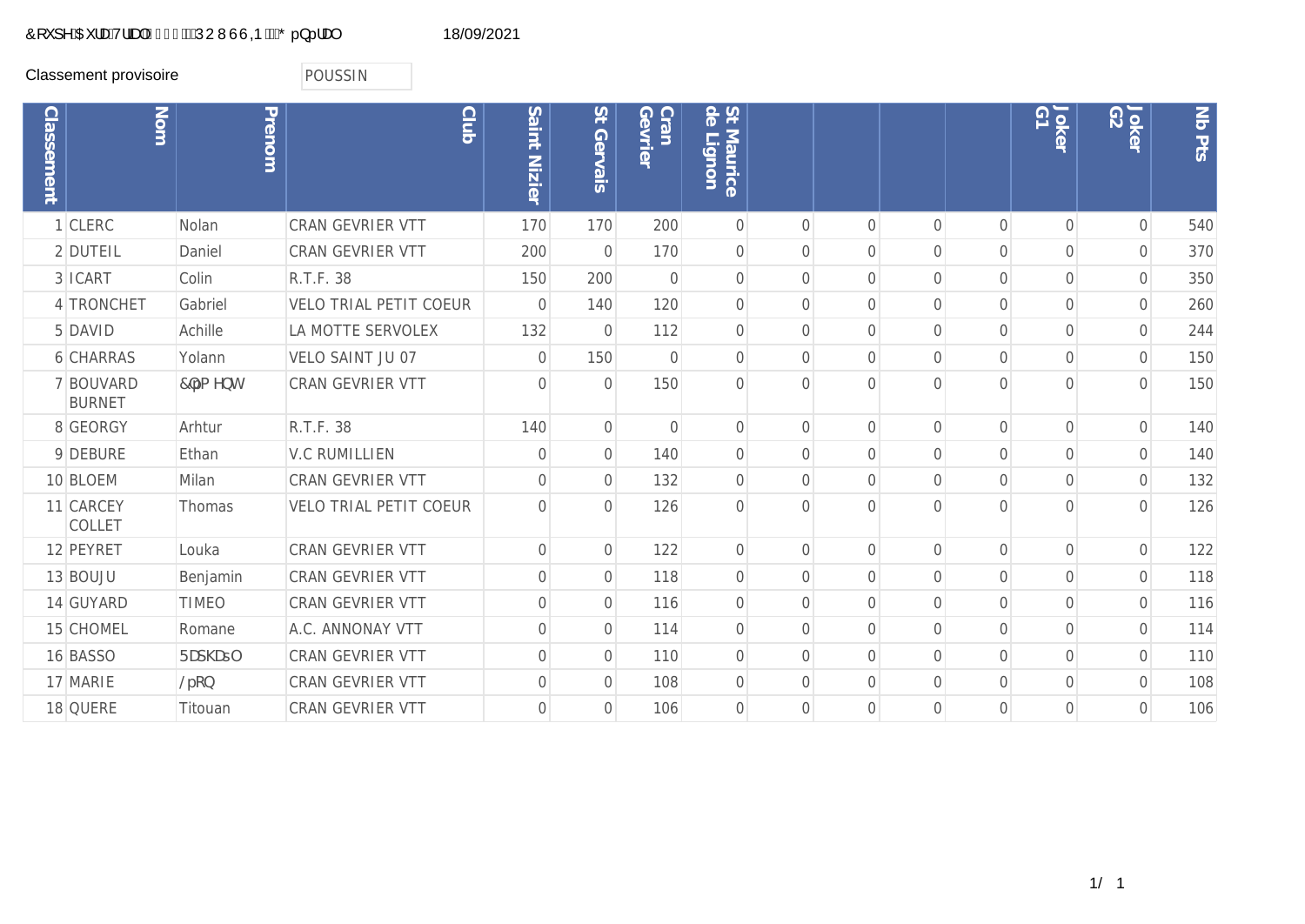## O[`]^ÁOE¦adóv¦ãna)ÁO€OFÁÖZO^{ ã} ã^ÁÖZO..}..!aq}<br>DO 18/09/2021

Classement provisoire **Feminine** 

| <b>Classement</b> | Nom          | Prenom        | <b>Club</b>                                 | Saint<br><b>Nizier</b> | 21<br>Gervais  | <b>Q</b><br><b>Cran</b><br><b>Nrie</b> | St &<br>Maurice<br>igno |           |          |                |                | Joker<br>G1    | Joker<br>G2    | <b>No Pts</b> |
|-------------------|--------------|---------------|---------------------------------------------|------------------------|----------------|----------------------------------------|-------------------------|-----------|----------|----------------|----------------|----------------|----------------|---------------|
|                   | 1 JAMAIN     | Doriane       | NATURA SIOULE<br><b>INITIATIVES OUTDOOR</b> | 170                    | 200            | 170                                    | $\Omega$                | $\bigcap$ |          | $\cap$         | $\cap$         | $\cap$         | $\cap$         | 540           |
|                   | $2$ CHAIX    | Lucie         | R.T.F. 38                                   | 150                    | 170            | 150                                    | $\overline{O}$          | $\Omega$  | $\Omega$ | $\overline{0}$ | $\overline{0}$ | $\overline{0}$ | $\overline{0}$ | 470           |
|                   | 3 SOLER      | Alix          | VELO SAINT JU 07                            | 140                    | 150            | 140                                    | $\sqrt{a}$              | $\Omega$  |          | $\Omega$       | $\Omega$       | $\overline{0}$ | 0              | 430           |
|                   | 4 JOURDAN    | $7\degree$ Cf | <b>CRAN GEVRIER VTT</b>                     | 200                    | $\overline{0}$ | 200                                    | $\overline{0}$          | $\bigcap$ |          | $\Omega$       | $\Omega$       | $\Omega$       | $\Omega$       | 400           |
|                   | 5 REBOUL     | Jeanne        | VELO SAINT JU 07                            | 122                    | 118            | 118                                    | $\mathbf 0$             | $\bigcap$ |          | $\Omega$       | $\Omega$       | $\Omega$       | $\Omega$       | 358           |
|                   | 6 VILLARS    | Jalane        | <b>RTF 38</b>                               | 126                    | 140            | $\Omega$                               | $\Omega$                | $\bigcap$ |          | 0              | $\Omega$       | Ω              |                | 266           |
|                   | 7 DEBENNE    | Clara         | <b>CRAN GEVRIER VTT</b>                     | 132                    | $\overline{0}$ | 132                                    | $\Omega$                | $\bigcap$ |          | U              | <sup>n</sup>   |                |                | 264           |
|                   | 8 EMONET     | Isaline       | <b>CRAN GEVRIER VTT</b>                     | $\Omega$               | 120            | 120                                    | $\Omega$                | $\bigcap$ |          | U              | $\cap$         |                | Ω              | 240           |
|                   | 9 TADBIRT    | Cihan         | TRIAL CLUB ST GERVAIS                       | $\Omega$               | 132            | $\overline{0}$                         | $\Omega$                | $\bigcap$ |          | U              | $\cap$         |                |                | 132           |
|                   | 10 MAJAL     | Lou           | TRIAL CLUB ST GERVAIS                       | $\overline{0}$         | 126            | $\overline{0}$                         | $\overline{0}$          | $\bigcap$ |          |                |                |                |                | 126           |
|                   | 11 TERMOZ    | Ninon         | TRIAL CLUB ST GERVAIS                       | $\overline{0}$         | $\overline{0}$ | 126                                    | $\overline{0}$          | $\bigcap$ |          | $\cap$         | $\cap$         |                |                | 126           |
|                   | 12 ZUCCHELLI | Maxence       | TRIAL CLUB ST GERVAIS                       | $\overline{0}$         | 122            | $\overline{0}$                         | $\overline{0}$          | $\bigcap$ |          | 0              | $\bigcap$      | $\bigcap$      |                | 122           |
|                   | 13 PERRIER   | BUX, [Y       | <b>VELO TRIAL PETIT COEUR</b>               | $\bigcap$              | $\sqrt{0}$     | 122                                    | $\overline{0}$          | $\bigcap$ |          | $\Omega$       | $\bigcap$      | $\Omega$       | $\bigcap$      | 122           |
|                   | 14 POIRIER   | Morgane       | HORIZON MONTLUCON                           | 120                    | $\overline{0}$ | $\overline{0}$                         | $\Omega$                | $\bigcap$ |          | $\Omega$       | $\Omega$       | $\Omega$       | $\Omega$       | 120           |